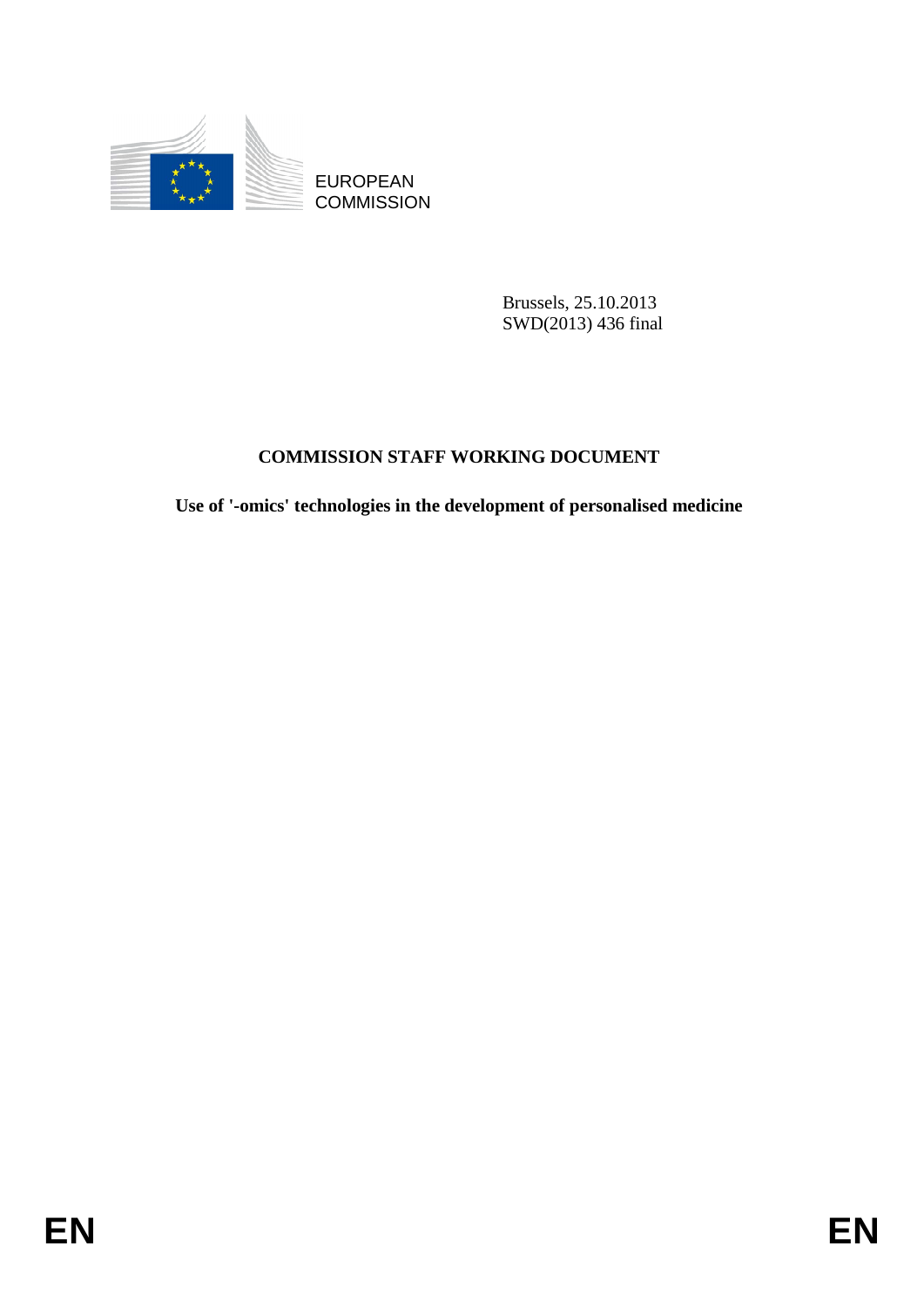## **COMMISSION STAFF WORKING DOCUMENT**

**Use of '-omics' technologies in the development of personalised medicine**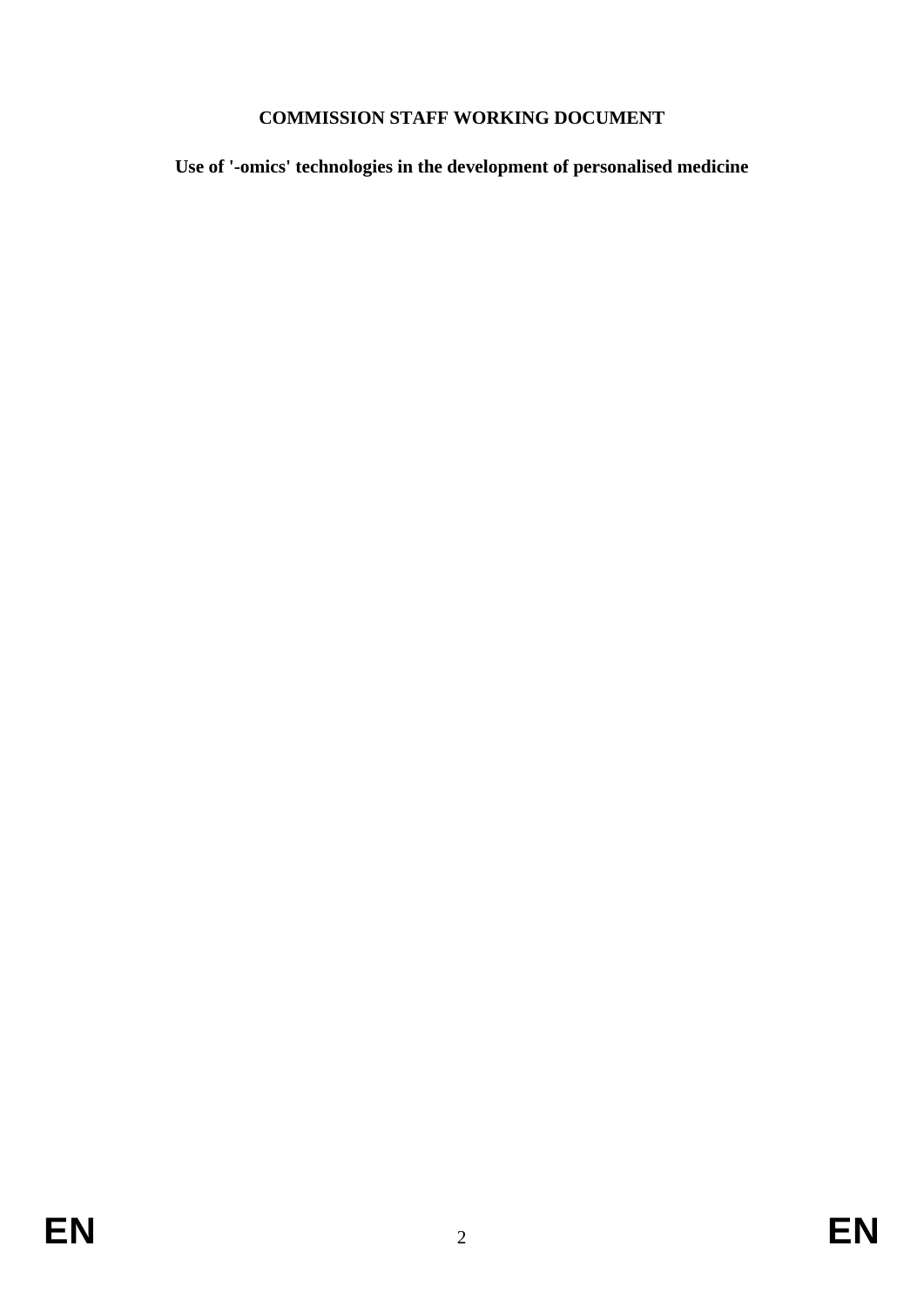# **TABLE OF CONTENTS**

| 1.               |                                                                                     |  |
|------------------|-------------------------------------------------------------------------------------|--|
| 2.               |                                                                                     |  |
| 3.               | R&D: -omics technologies — potential and issues in the development of               |  |
| 3.1.             |                                                                                     |  |
| 3.1.1.           | Molecular understanding of disease and redefinition of disease taxonomy 7           |  |
| 3.1.2.           |                                                                                     |  |
| 3.1.3.           |                                                                                     |  |
| 3.1.4.           |                                                                                     |  |
| 3.2.             |                                                                                     |  |
| 3.2.1.           |                                                                                     |  |
| 3.2.2.           |                                                                                     |  |
| 3.3.             |                                                                                     |  |
| 3.3.1.           |                                                                                     |  |
| 3.3.2.           |                                                                                     |  |
| $\overline{4}$ . | EU policies and legislation relevant to the development of personalised medicine 12 |  |
| 4.1.             |                                                                                     |  |
| 4.1.1.           |                                                                                     |  |
|                  |                                                                                     |  |
|                  |                                                                                     |  |
|                  |                                                                                     |  |
| 4.1.2.           |                                                                                     |  |
| 4.2.             |                                                                                     |  |
| 4.2.1.           |                                                                                     |  |
| 4.2.2.           |                                                                                     |  |
|                  |                                                                                     |  |
|                  |                                                                                     |  |
|                  |                                                                                     |  |
| 4.2.3.           |                                                                                     |  |
|                  |                                                                                     |  |
|                  |                                                                                     |  |
|                  |                                                                                     |  |
|                  |                                                                                     |  |
|                  |                                                                                     |  |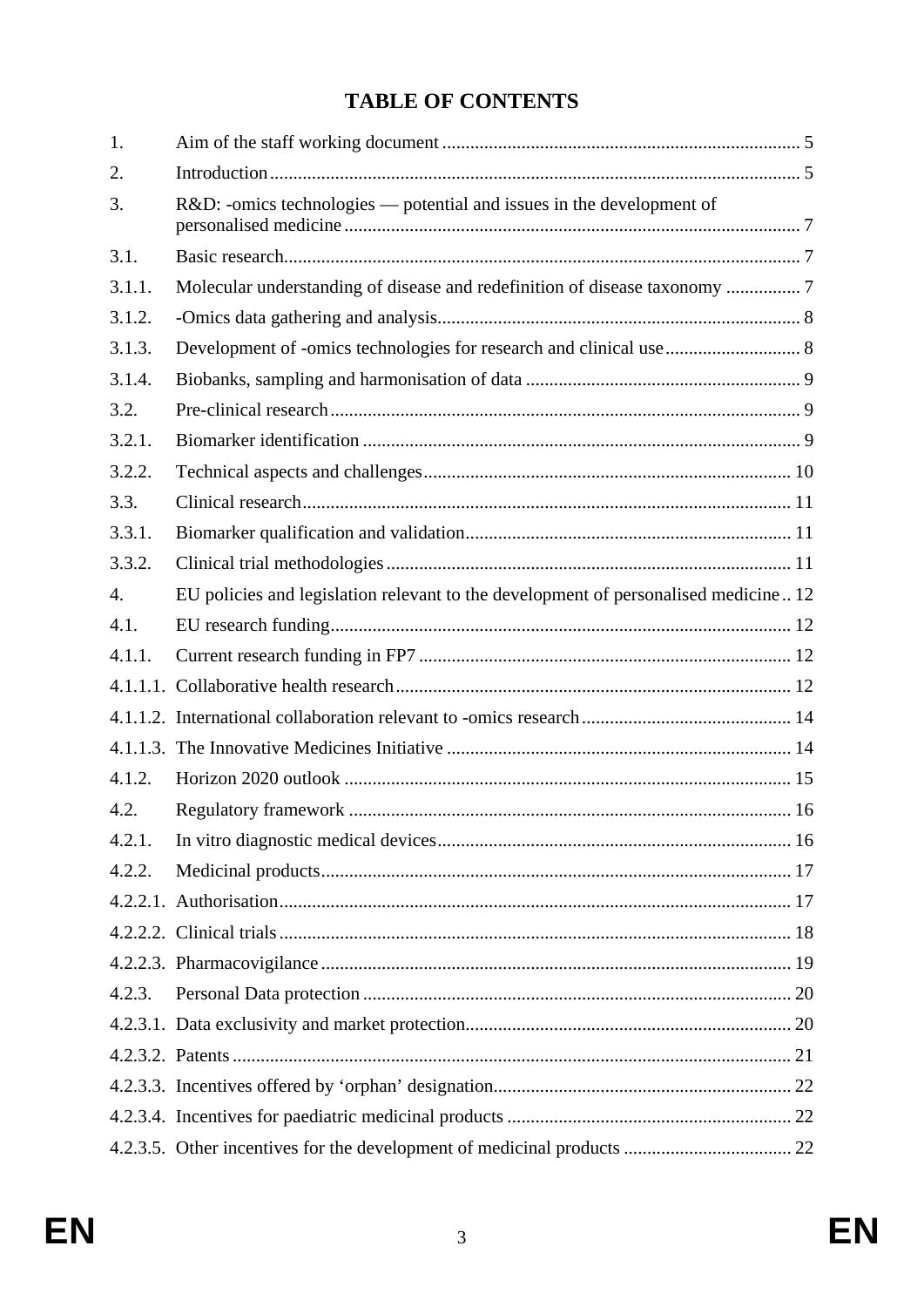| 4.2.4. |                                                                                                                                                                            |  |
|--------|----------------------------------------------------------------------------------------------------------------------------------------------------------------------------|--|
| 5.     | Factors affecting the uptake of personalised medicine in health care 24                                                                                                    |  |
| 5.1.   |                                                                                                                                                                            |  |
| 5.2.   |                                                                                                                                                                            |  |
| 5.3.   |                                                                                                                                                                            |  |
| 5.4.   |                                                                                                                                                                            |  |
| 6.     |                                                                                                                                                                            |  |
|        | Appendix - Research challenges in the development of personalised medicine approaches<br>(identified in the conference "European Perspectives in Personalised Medicine" in |  |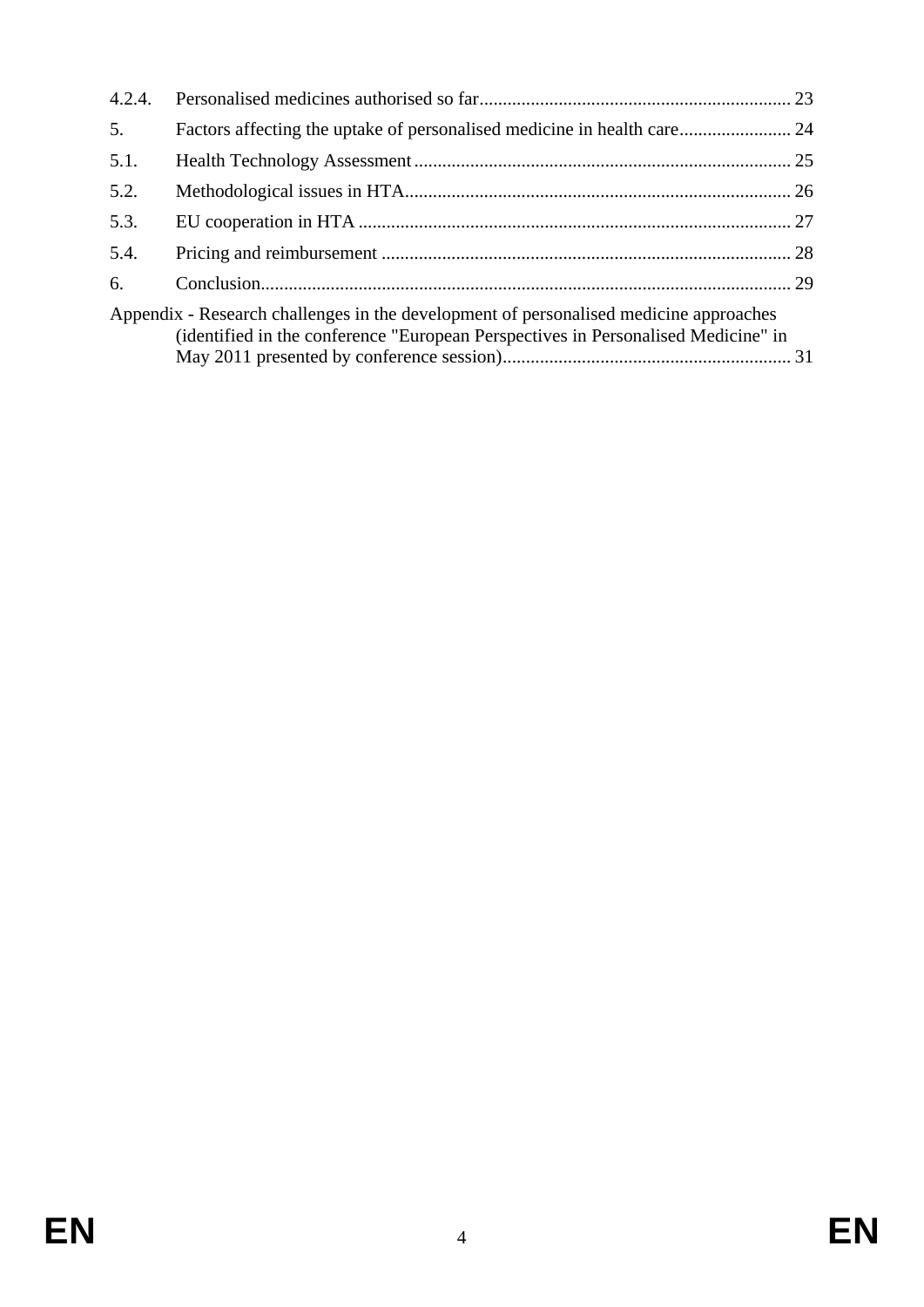*This Staff Working Document has been jointly prepared by Directorate General for Health and Consumers and Directorate General for Research and Innovation.* 

#### <span id="page-4-0"></span>**1. AIM OF THE STAFF WORKING DOCUMENT**

Under the heading '*Towards more personalised medicines*' in its Communication<sup>1</sup> of 10 December 2008 on a Renewed Vision for the Pharmaceutical Sector, the Commission announced a report on the use of '-omics' technologies<sup>2</sup> in pharmaceutical research and development.

This report, presented in the form of a staff working document, focuses on:

- the potential and issues with the use of -omics technologies in the research and development of personalised medicine and current EU research funding in the area;
- recent developments in EU legislation for placing medicinal products and medical devices on the market;
- factors affecting the uptake of personalised medicine in health care systems.

#### <span id="page-4-1"></span>**2. INTRODUCTION**

Although no official definition of personalised medicine exists, for the purpose of this document, and given its context*, personalised medicine refers to a medical model using molecular profiling for tailoring the right therapeutic strategy for the right person at the right time, and/or to determine the predisposition to disease and/or to deliver timely and targeted prevention.* 

This rapidly developing science-driven approach to health care has potentially very great benefits for patients, clinicians and health care systems alike. Some potential advantages offered by this new approach include:

- Ability to make more informed medical decisions;
- Higher probability of desired outcomes thanks to better-targeted therapies;
- Reduced probability of adverse reactions to medicines;
- Focus on prevention and prediction of disease rather than reaction to it;
- Earlier disease intervention than has been possible in the past;
- Improved health care cost containment.

Pharmaceutical development has led to thousands of medicines available worldwide, but many medicines are not as effective as expected in all patients, and some patients may suffer from serious adverse reactions.

The reason for this is that therapies traditionally have been developed, and prescribed, using an 'average patient' approach that does not take into account patients' 'molecular make-up', a

 $\frac{1}{1}$  COM(2008) 666 final Communication from the Commission to the European Parliament, the Council, the European Economic and social Committee and the Committee of the regions - Safe, Innovative and Accessible Medicines: a Renewed Vision for the Pharmaceutical Sector 2

 <sup>&#</sup>x27;Omics' technology is a general term for a broad discipline in science and engineering for analysing the interactions of biological information objects in various 'omes' that include the genome, proteome, metabolome, transcriptome etc. Its main focus is on developing technologies and tools for gathering information on various classes of biomolecules and their ligands, and understanding relationships among them, including the related regulatory mechanisms.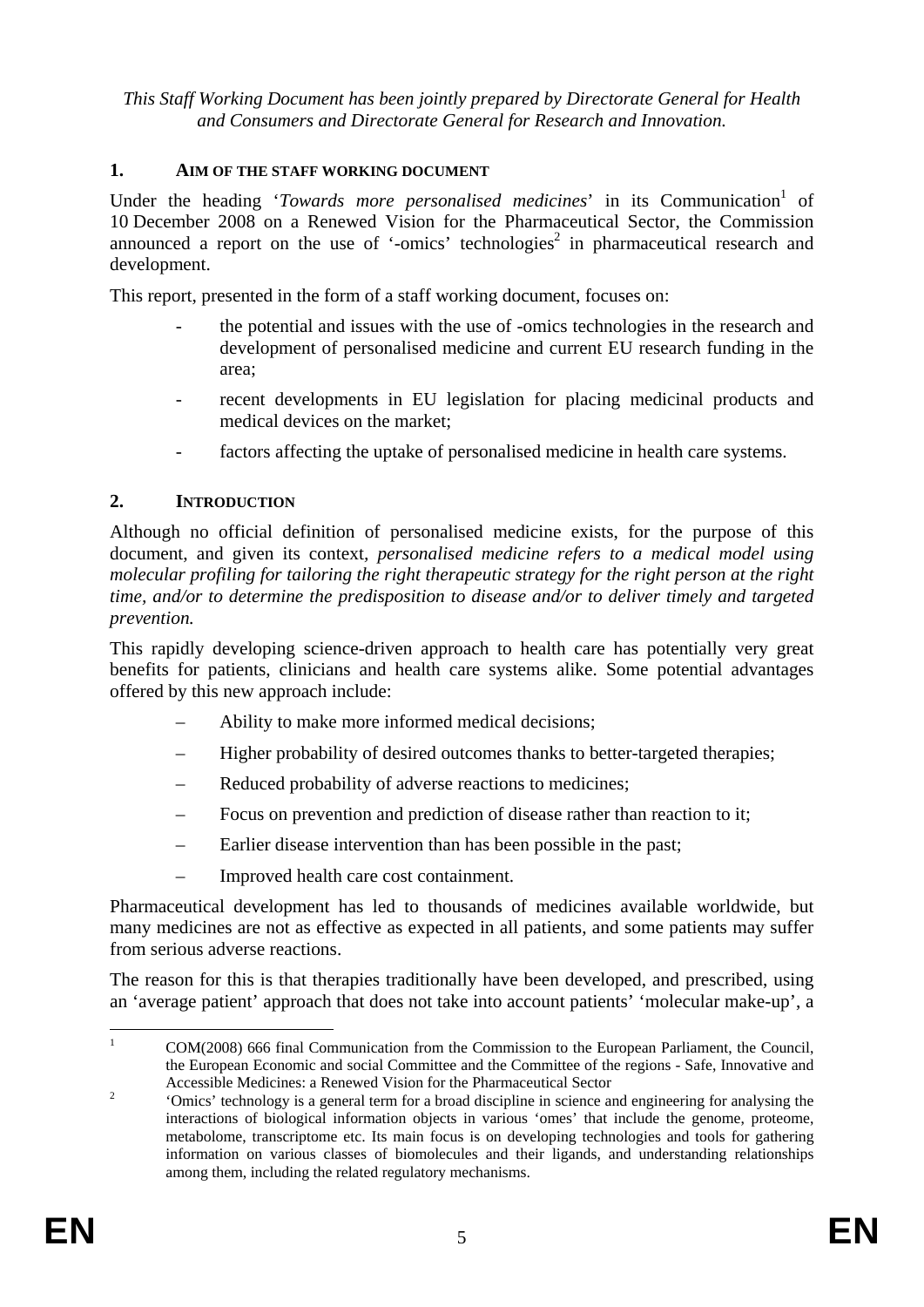factor that, together with environmental and lifestyle factors, determines susceptibility to disease, the course of disease, and response to treatment.

Personalised medicine starts with the patient. However, rather than having a unique treatment for each individual person, patients are sub-divided into groups based on their 'molecular make-up', e.g. using biomarkers<sup>3</sup>. Through this stratification of patients, medical interventions can be tailored to be more efficacious in a particular group of patients than under the currently dominant 'one size fits all' approach where no stratification is done. In addition, clinical implementation of genomic biomarkers may allow predicting which patients are at high risk of serious adverse reactions, e.g. in relation to genetic variants of metabolism enzymes, transporters or genes active in the immune responses underlying idiosyncratic reactions. This may optimise the dosing and selection of medicines and thus reduce the occurrence of adverse reactions to treatment, estimated to be the cause of over  $6\%$  of hospital admissions<sup>4</sup>.

Following the sequencing of the human genome about a decade ago, many new '-omics' disciplines have emerged. These new disciplines are key to the development of personalised medicine as they contribute to the understanding of disease at molecular level and to the identification of new biomarkers as quantifiable parameters predictive of the development of a disease, disease prognosis or medicine response or as targets for new treatments. The ultimate goal is to move towards prevention or early treatment of diseases and to ensure that medicines that are both tailored to individual patients and address public health needs are available in good time.

As research progresses and our understanding of disease at molecular level advances, the taxonomy of diseases may be redefined. Science has already begun to demonstrate that diseases historically seen as one disease are in fact a collection of diseases influenced by different pathological mechanisms demanding different treatment strategies. On the other hand, diseases that today are considered as different diseases have been shown to share the same disease mechanism at molecular level. Treatments targeting a specific molecular mechanism could therefore also be used for all those diseases employing this mechanism.

Equally important, the implementation of personalised medicine in the health care system will call for a steep increase in the number of screenings or diagnostic tests performed and a larger volume of data to be gathered, analysed and translated into information to serve as guidance for clinical decisions. Significant upfront investment may be needed for technological upgrades, structural changes, and education and training efforts for staff in health care systems. Such investment may however be offset by savings in unnecessary costs due to inadequate treatment for a patient. The economic impact of personalised medicine therefore needs to be considered from an overarching level, the so-called "societal" cost perspective encompassing the complete health care system as well as patient benefits in terms of reduced days of incapacity, days of hospitalisation, etc.

In addition, the current paradigm where the highest 'value' is attributed to therapies rather than to diagnostics may need to be revisited to ensure that high-quality diagnostics are also valued appropriately. Such a shift would be expected to speed up innovation in the area of personalised medicine. In this context, new incentive structures and models such as publicprivate partnerships for sharing the cost of new treatment strategies could be explored.

<sup>1</sup> 3 A biomarker**:** is an indicator of a biological state. It is a characteristic that is objectively measured and evaluated as an indicator of normal biological processes, pathogenic processes, or pharmacologic responses to a therapeutic intervention. Biomarkers can be used both in the medicine development process and for diagnostic, prognostic, monitoring and screening purposes. See also section 3.2.

Based on figure from the UK, Human Genomics Strategy Group Building on our inheritance: Genomic technology in healthcare (2012)

https://www.gov.uk/government/uploads/system/uploads/attachment\_data/file/213705/dh\_132382.pdf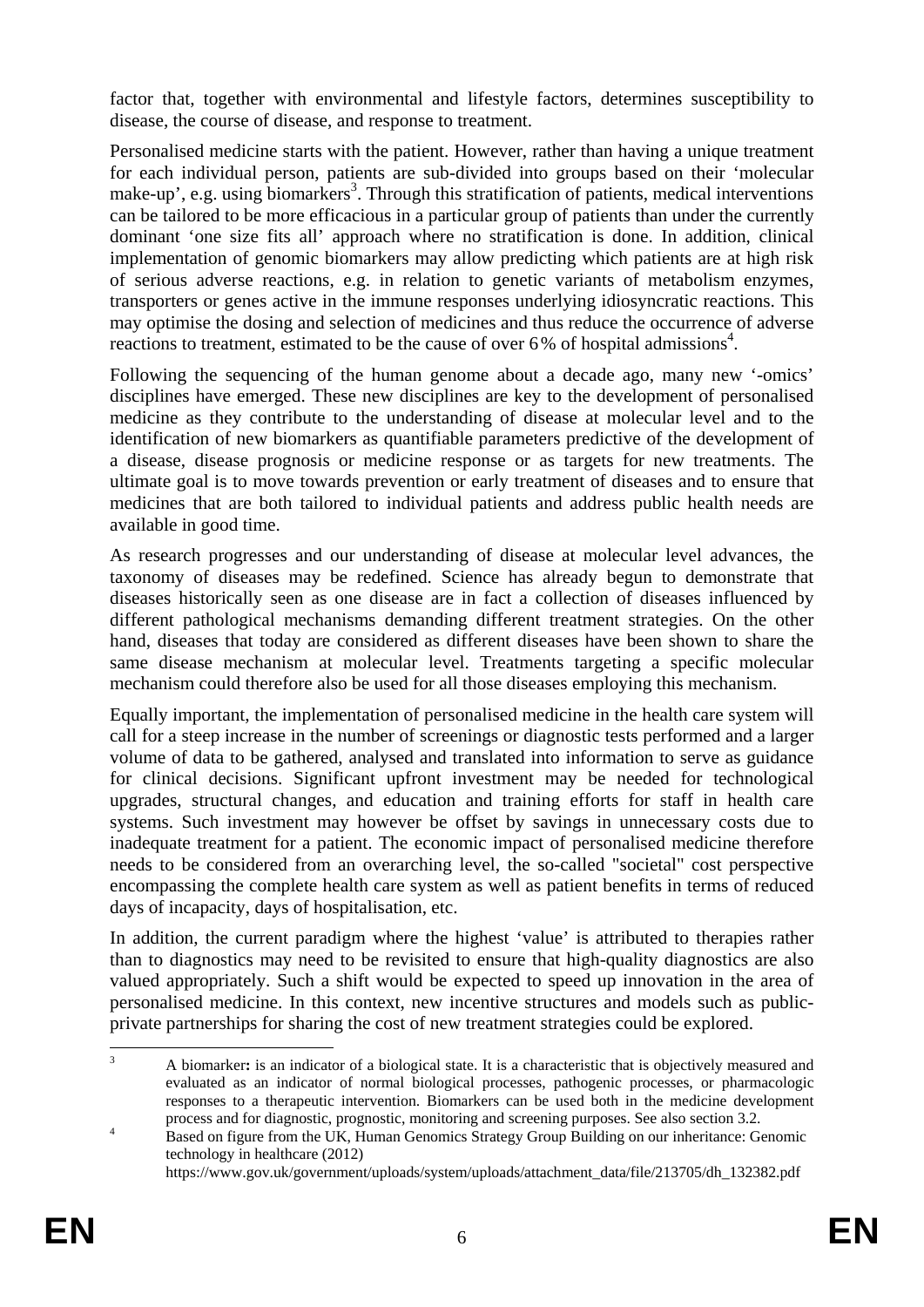While personalised medicine presents many opportunities for treating patients, several challenges to its implementation have also been identified. These challenges are present across what could be called the medical innovation cycle all the way from "bench to bedside", or in other words, from basic research to the uptake in health care. This cycle is shown in the schematic figure below<sup>5</sup>.



The figure is instructive as it shows that a holistic approach is needed to fully appreciate the challenges and opportunities presented by personalised medicine. Many of the challenges need to be addressed by research, which is why the European Commission organised the conference *European Perspectives in Personalised Medicine* in May 2011 to explore the most urgent areas for action at European Union level. The challenges identified at the conference cover all stages of the medical innovation cycle (a compiled list of these challenges can be found in the Appendix). Many of the key terms under the boxes in the figure will be further explained below.

#### <span id="page-6-0"></span>**3. R&D: -OMICS TECHNOLOGIES — POTENTIAL AND ISSUES IN THE DEVELOPMENT OF PERSONALISED MEDICINE**

#### <span id="page-6-1"></span>**3.1. Basic research**

## <span id="page-6-2"></span>*3.1.1. Molecular understanding of disease and redefinition of disease taxonomy*

Current health care models are organ-, system- or disease-oriented. Personalised medicine is expected to bring about a change of paradigm by integrating large-scale molecular data with clinical data. This can in the long term lead to new molecular definitions of disease, adding to or replacing the current clinical definitions. A better understanding of the molecular basis of diseases, especially if combined with knowledge of the interplay between the environmental factors to which individuals are exposed and their genetic make-up, will allow a better characterisation of pathologies and selection of more suitable treatment strategies.

 $\frac{1}{5}$ 

The report from the conference 'European Perspectives in Personalised medicine' is available at: http://ec.europa.eu/research/health/policy-issues-personalised-medicine\_en.html.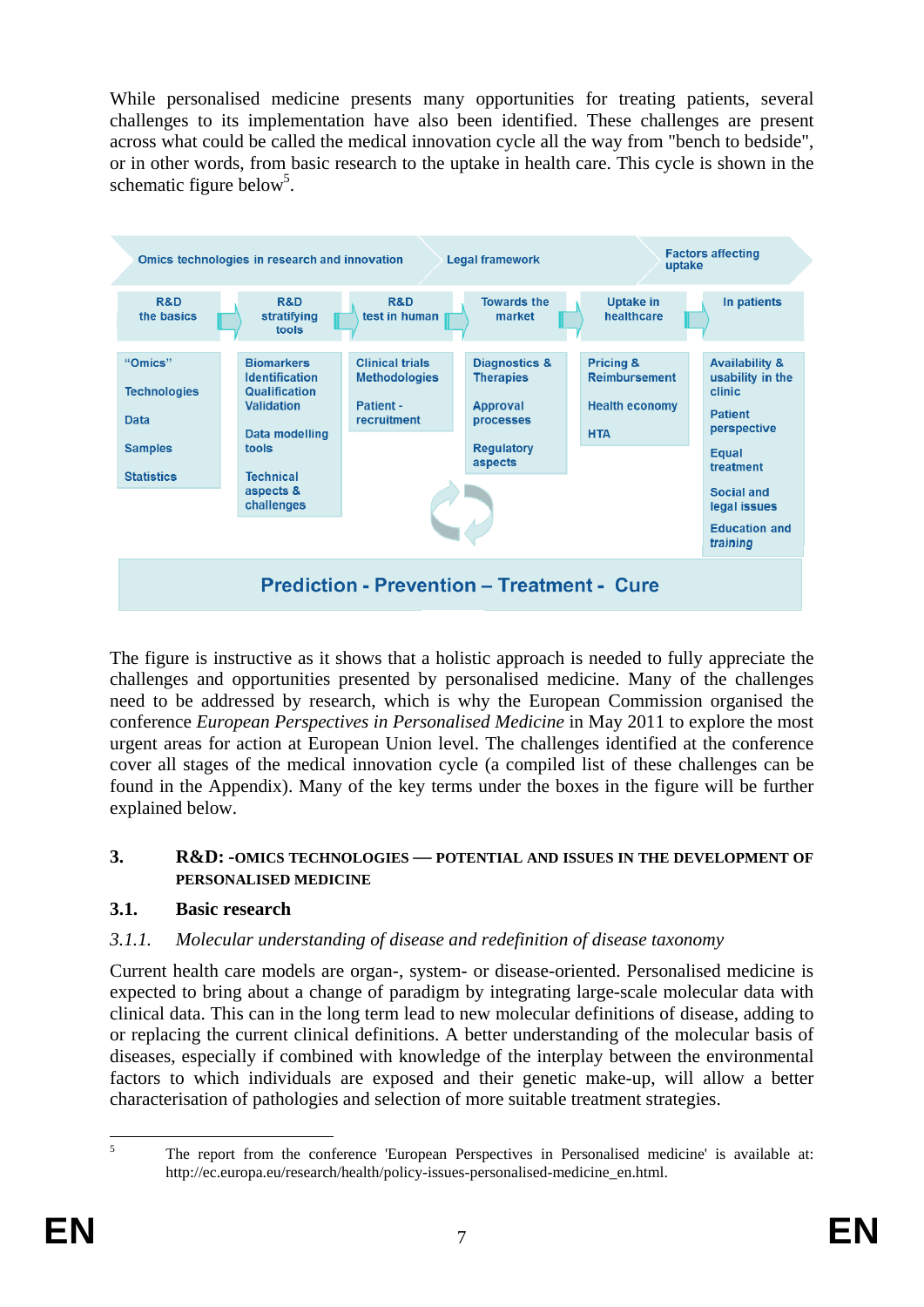At the same time, understanding disease on a molecular level is crucial in the search for biomarkers and new medicine targets. Systems approaches may help to improve decision making in pharmaceutical development and may represent a new paradigm in the search for biomarkers and new medicine targets. Because of the high costs and pressure to deliver new products, pharmaceutical companies are frequently reluctant to venture into innovative but risky medicine discovery efforts. This might be remedied by more efficient collaboration between academia, industry, hospitals and patients in the early stages of medicine discovery and development.

In order to better capitalise on the new and emerging tools, and due to demographic and economic pressures, future treatments should better address the underlying common molecular pathways in addition to the current clinical classifications, and should also better reflect the increase in co-morbidities in the ageing population.

#### <span id="page-7-0"></span>*3.1.2. -Omics data gathering and analysis*

The deciphering of the human genome sequence has significantly helped our understanding of biological processes, but the information obtained needs to be considered in conjunction with analysis of the functions of many classes of biomolecules, especially proteins. -omics technologies can provide that information in a high-throughput manner, providing a global view of molecular and cellular processes that have an impact on health and disease. However, high-throughput technologies have largely been used as a research tool whereas they should be introduced in the clinics. The resulting data might then be used to guide therapeutic intervention.

#### <span id="page-7-1"></span>*3.1.3. Development of -omics technologies for research and clinical use*

Of the several existing -omics platforms, those for the analysis of nucleic acids are the most developed and closest to clinical application. With the advances in genomics technologies in the last decade, the price for whole genome sequences has dropped significantly, and a further price decrease is expected in the coming years. Therefore, the use of genomic technologies in medicine is likely to grow. Similarly, other -omics platforms (genomics, transcriptomics, epigenomics, proteomics, metabolomics, lipidomics and others) will advance further and technologies now used mainly for research will be reaching the maturity needed to meet the requirements of clinical settings. In addition, new -omics technologies might be developed. However, before all these technologies can reliably contribute to clinical studies, adequate data quality needs to be ensured. This would entail enhancing validation practices and introducing strict quality metrics. Furthermore, novel algorithms and statistical methods need to be put in place for analysis of the multiple layers of -omics data and integration of data derived from complementary platforms. Modern mathematics, physics, computational and engineering tools should be used more efficiently, and -omics experts would need to work with clinicians and statisticians to maximise benefits in health care.

Modern research tools generate large quantities of data and the cost of data generation is already surpassed by the costs of data analysis and storage. In order to efficiently translate millions of analyses into clinically meaningful information, the introduction of common reporting standards is necessary. Database-related efforts should focus on improving the definitions of ontologies so that system-scale data and associated metadata can be understood, shared and compared efficiently. New types of professionals able to deal with 'big data' will have to join the public health services to ensure usability and interoperability of the information stored.

There is an increasing role for research infrastructures in fostering multidisciplinary research, maximising knowledge exchange between disciplines and facilitating access to diverse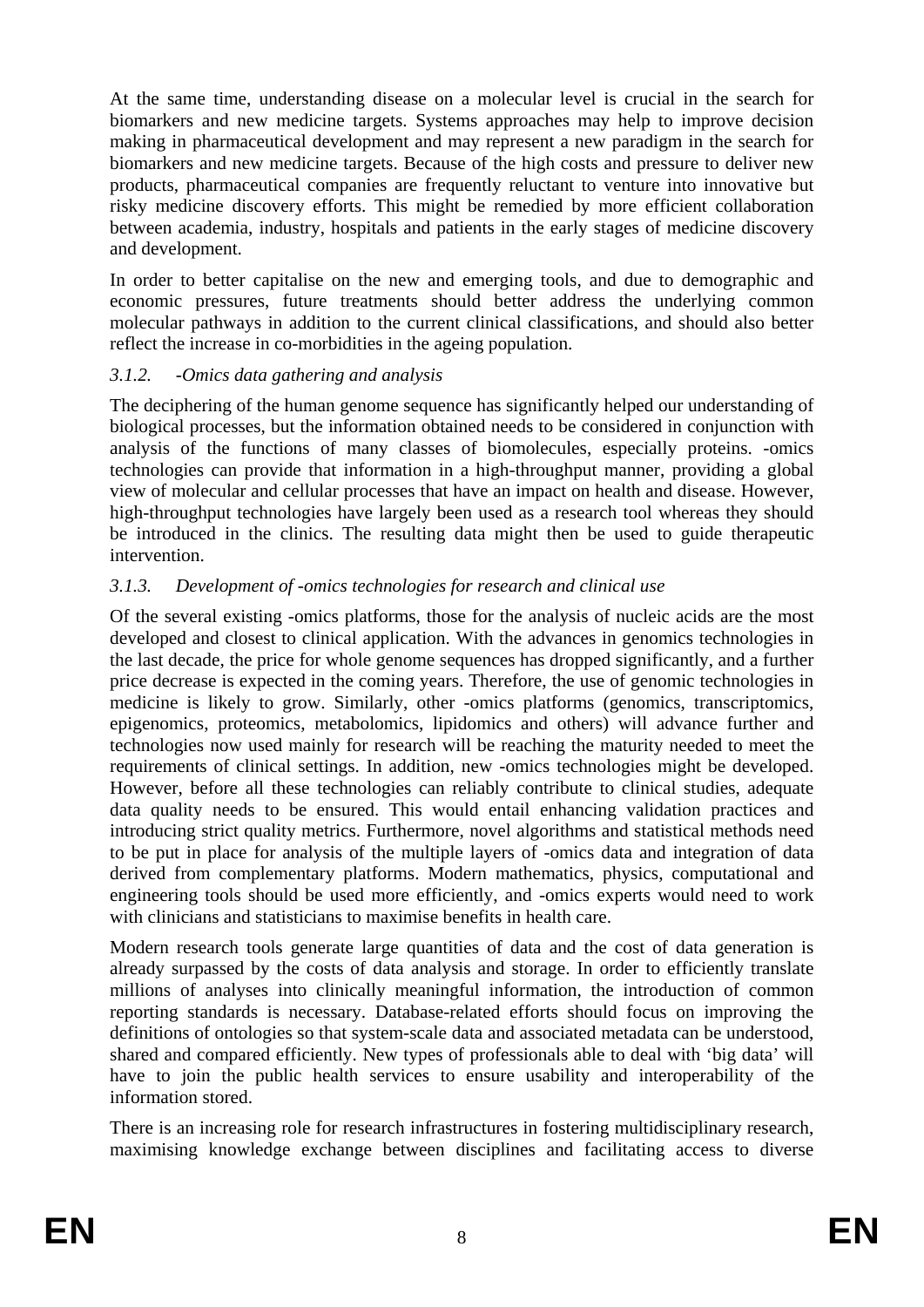technologies. However, the resources needed to support the development and expansion of such infrastructure are significant and, once it is set up, a mechanism for long-term maintenance should be put in place.

#### <span id="page-8-0"></span>*3.1.4. Biobanks, sampling and harmonisation of data*

Research into molecular understanding of diseases will rely on access to high-quality biological samples collected in a standardised manner. Access is needed both to large-scale population cohorts with core phenotype information and to smaller-scale age- and diseasestratified collections that are coupled with a large quantity of omics- and imaging-based phenotype information. The reproducibility of the results of -omics platforms is to a great extent determined by the pre-analytical phase of sample handling. Knowledge and standards of best practice for sample procurement and processing must therefore be developed and disseminated.

The European Union has a historical strength in large epidemiological studies, but technology development and implementation is needed to better ascertain environmental exposure and dietary heterogeneity. There is a lack of information about the quality and quantity of biological samples of existing European cohorts and about the completeness and consistency of phenotype data. This type of information is required to arrive at informed decisions on whether to invest in Europe's historical cohorts or to establish new ones. Enrolment and follow-up in large epidemiological studies will be more cost-effective if embedded in existing health care delivery systems. Collaboration between existing and new cohorts across Europe is to be encouraged.

The integration of data-dense information from the different -omics platforms at individual and population levels is an essential step in the identification and validation of biomarkers. The challenges include the storage, handling and integration of large volumes of data, necessitating data standardisation, the introduction of innovative IT solutions and 'bridging' with data stored in electronic health records. Therefore, it is important to create and maintain new data distribution systems in collaboration with data archives such as the European Bioinformatics Institute, the European Genotype Archive and the Array Express archive of functional genomics data electronic health records.

Protection of donors' fundamental rights to private life and personal data is an issue of the utmost importance for research using sensitive data on individuals' health status and genomic profiles. A further challenge is that anonymisation is usually not possible because the donor must be traceable in order to link disease outcome with the molecular profile.

Sufficient harmonisation of data protection rules is necessary to allow safe cross-border transfers of data in large research collaborations. Access to data and materials is critical to the progress of science generally, but plays a particularly important role in stem cell science. There is a need to develop publicly available electronic hubs for accessing a range of relevant data linked to individual stem cell lines. Access to pluripotent stem cell lines and the information associated with them is critical to the progress of stem cell science, but simple notions of access are substantially complicated by shifting boundaries between what is considered information versus material, person versus artefact and private property versus the public domain.

## <span id="page-8-1"></span>**3.2. Pre-clinical research**

## <span id="page-8-2"></span>*3.2.1. Biomarker identification*

Biomarkers are biological or physical indicators that can be measured and evaluated objectively. They show specific traits or changes that are linked to a disease or a particular health condition. Biomarkers are employed in clinical practice to describe both normal and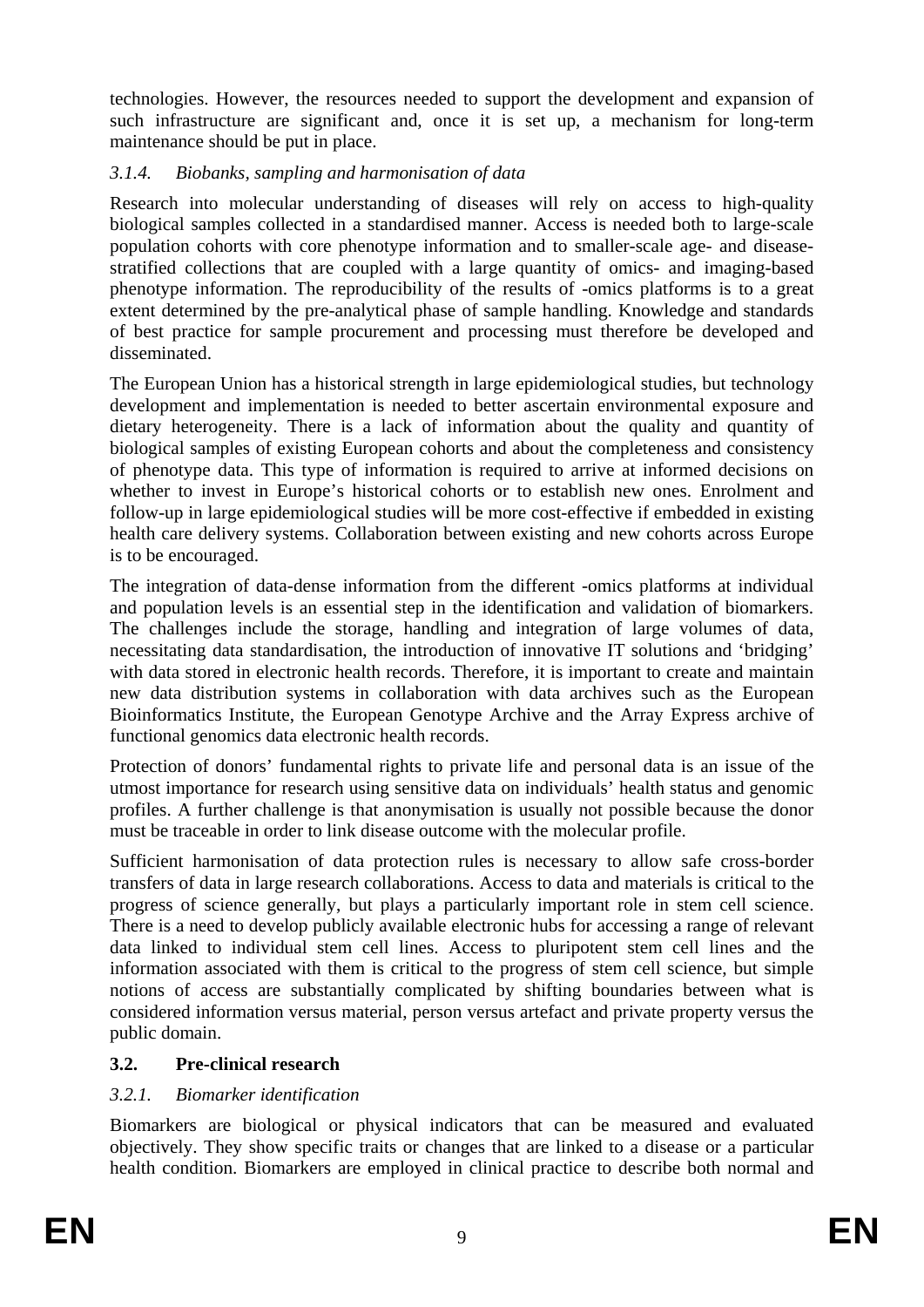pathological conditions. Single biomarkers or combinations of biomarkers may be used to assess or detect:

- a specific disease as early as possible **diagnostic biomarkers**
- the risk of developing a disease **susceptibility/risk biomarkers**
- the evolution of a disease (indolent vs aggressive) **prognostic biomarkers** — but they can be predictive too
- the response to and toxicity of a given treatment **predictive biomarkers**

or to

– substitute for a clinical endpoint (a trait that reflects a medical condition) **surrogate biomarkers** 

Over the years, there has been a growing interest in biological indicators of disease evolution, therapeutic effect and medicine-induced toxicity. Biomarkers are increasingly used in medicine development to select patients and to assess their response to new therapeutic interventions in terms of toxicity and efficacy. Progressively, predictive biomarkers are finding additional application in the stratification of patient groups according to their clinical response to a treatment. Such stratification is based on the identification of patients with shared 'biological' characteristics by using molecular, biochemical and imaging diagnostic testing. It is a vital concept for the development of personalised medicine, which aims to ensure optimal management for patients and achieve the best possible result in terms of risk assessment, prevention and treatment outcome.

Due to genetic causes of variation among individuals, genotyping, epigenetics, gene expression analysis and metabolomics are key elements in the emergence of personalised medicine. So far, the majority of biomarkers used in personalised medicine are pharmacogenomic biomarkers. But nine years after completion of the human genome sequence, they are still limited in number.

#### <span id="page-9-0"></span>*3.2.2. Technical aspects and challenges*

Biomarkers used to stratify patient populations (stratification biomarkers) can be identified by several means in pre-clinical studies, epidemiological studies or clinical trials. Genomics and other -omics technologies have greatly contributed to the identification and development of biomarkers. However, genomic technologies have limitations (functional significance of genetic variants, false negatives, etc.) and cannot encompass all approaches for the development of stratification biomarkers. A multiple approach integrating various technologies (-omics, phenotype studies, imaging, functional *in vivo* studies, etc.) needs to be pursued. Then the challenge is to deal with the generation of large amounts of complex data generated by -omics, phenotyping and imaging technologies. This requires the implementation of new statistical methods to cope with multi-signal assays. In addition, the identification of biomarkers relies heavily on data analysis, and the amount of medically relevant data available electronically is increasing dramatically. The challenge is to organise electronic data and to make them usable for research. The development of tests for biomarkers also requires access to biological resources where samples are carefully processed, stored and documented. Initial recommendations on samples and data handling are covered in the ICH $<sup>6</sup>$ </sup>

 $\frac{1}{6}$  International Conference on Harmonisation of Technical Requirements for Registration of Pharmaceuticals for Human Use (ICH) Topic E15 Definitions for genomic biomarkers, pharmacogenomics, pharmacogenetics, genomic data and sample coding categories http://www.ema.europa.eu/docs/en\_GB/document\_library/Scientific\_guideline/2009/09/ WC500002880.pdf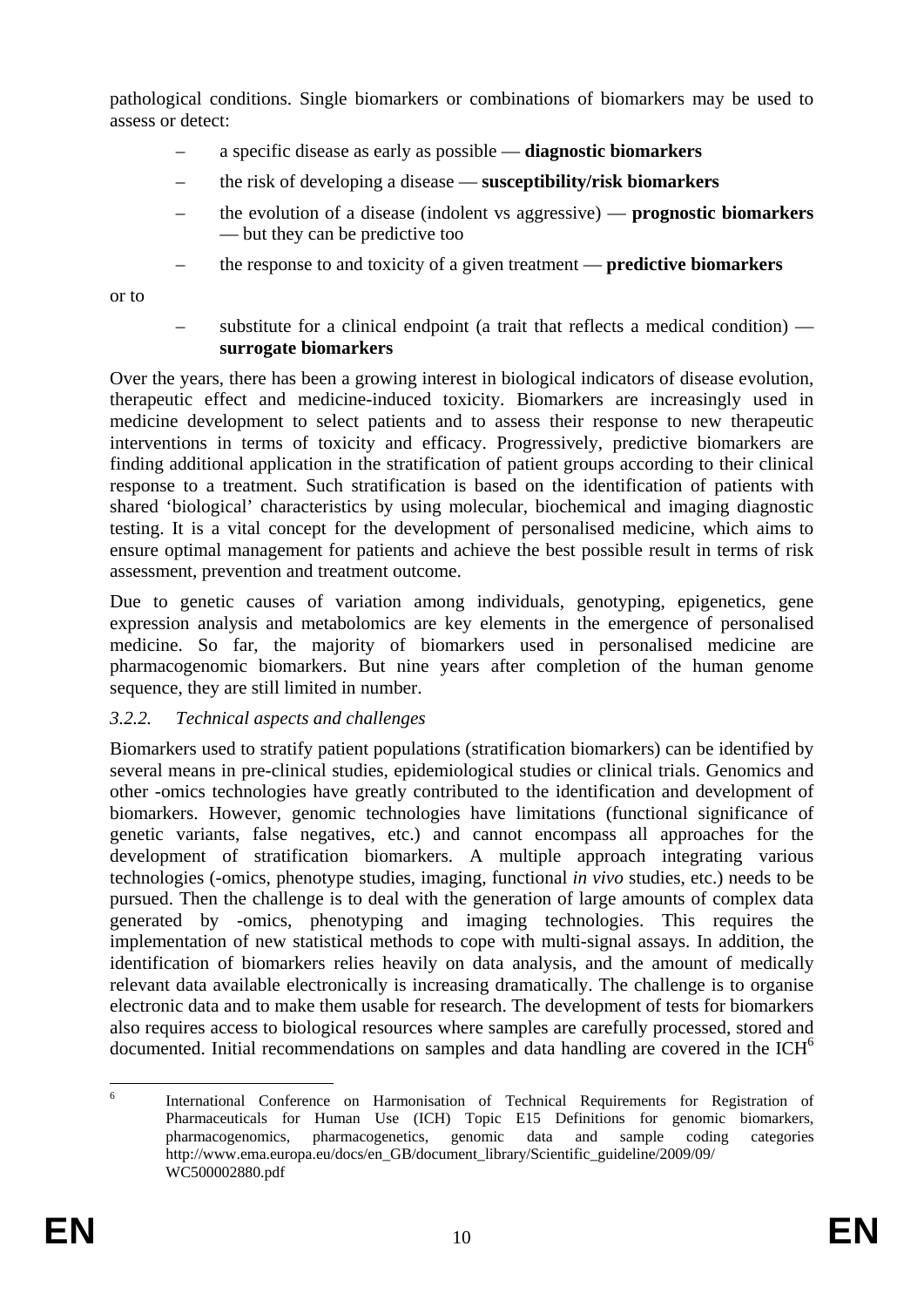and European Medicines Agency (EMA) guideline and the EMA reflection paper<sup>7</sup> and are intended to provide key principles without imposing an unnecessary burden on small research entities. Development of standardisation is necessary.

Pre-clinical identification of stratification biomarkers combines an understanding of disease and medicine mechanisms and the unique characteristics of the individual. Ideally, it should be done as early as possible in medicine research and development. In practice, though, signatures that predict toxicity or efficacy can be identified afterwards, using information retrospectively. Such retrospective analyses are often criticised for being flawed by confounding factors and potential bias in patient selection. However, there are examples of well-designed retrospective analyses that have identified effective treatments for biomarkerdefined subgroups of patients (mutations in the KRAS cancer gene associated with treatment failures). Hence, flexible paradigms could be considered where clinical trial designs could be adapted to the emergence of new data.

## <span id="page-10-0"></span>**3.3. Clinical research**

#### <span id="page-10-1"></span>*3.3.1. Biomarker qualification and validation*

An increasing number of biomarkers are being discovered. But they cannot be used in clinics or in medicine development if they do not meet validation criteria. In this respect, a distinction is made between clinical qualification and validation.

Qualification is defined as 'a conclusion that the biomarker data submitted support use of the biomarker in medicine research, medicine development or post approval studies and, where appropriate, in regulatory decision making' (ICH E-16). The concept of qualification is dynamic and evolving. It takes into account the context and the intended use. The EMA's Committee for Medicinal Products for Human Use delivers opinions and advice on request.

While qualification links a biomarker to a biological process or a clinical endpoint, validation includes assessment of the analytical method. So, the applicability of a qualified biomarker, i.e. its validation, also relies on the development of a robust and appropriate assay. In personalised medicine, the stratification assay accompanying the choice of therapy is called the 'companion diagnostic test'. Qualification and validation processes, as well as clinical and laboratory procedures, are fundamental issues for the development of proper companion diagnostic tests (tissue collection, standardisation of technologies, prospective clinical trials, etc.). Standards for companion diagnostic tests are not so well established. However, specific requirements have been identified:

- High analytical validity;
- Appropriate sensitivity and specificity;
- Clinical validity/ Clinical utility;
- Ability to influence treatment plan;
- Ethical and social acceptance.

## <span id="page-10-2"></span>*3.3.2. Clinical trial methodologies*

Clinical trials are conducted in medical research and medicine development to allow statistically sound safety and efficacy data to be collected for health interventions. The current 'gold standard' is the randomised (double blind) controlled trial design, which has methodological advantages but does not always reflect clinical practice and concerns. Such

—<br>7

http://www.ema.europa.eu/docs/en\_GB/document\_library/Scientific\_guideline/2009/09/ WC500003864.pdf.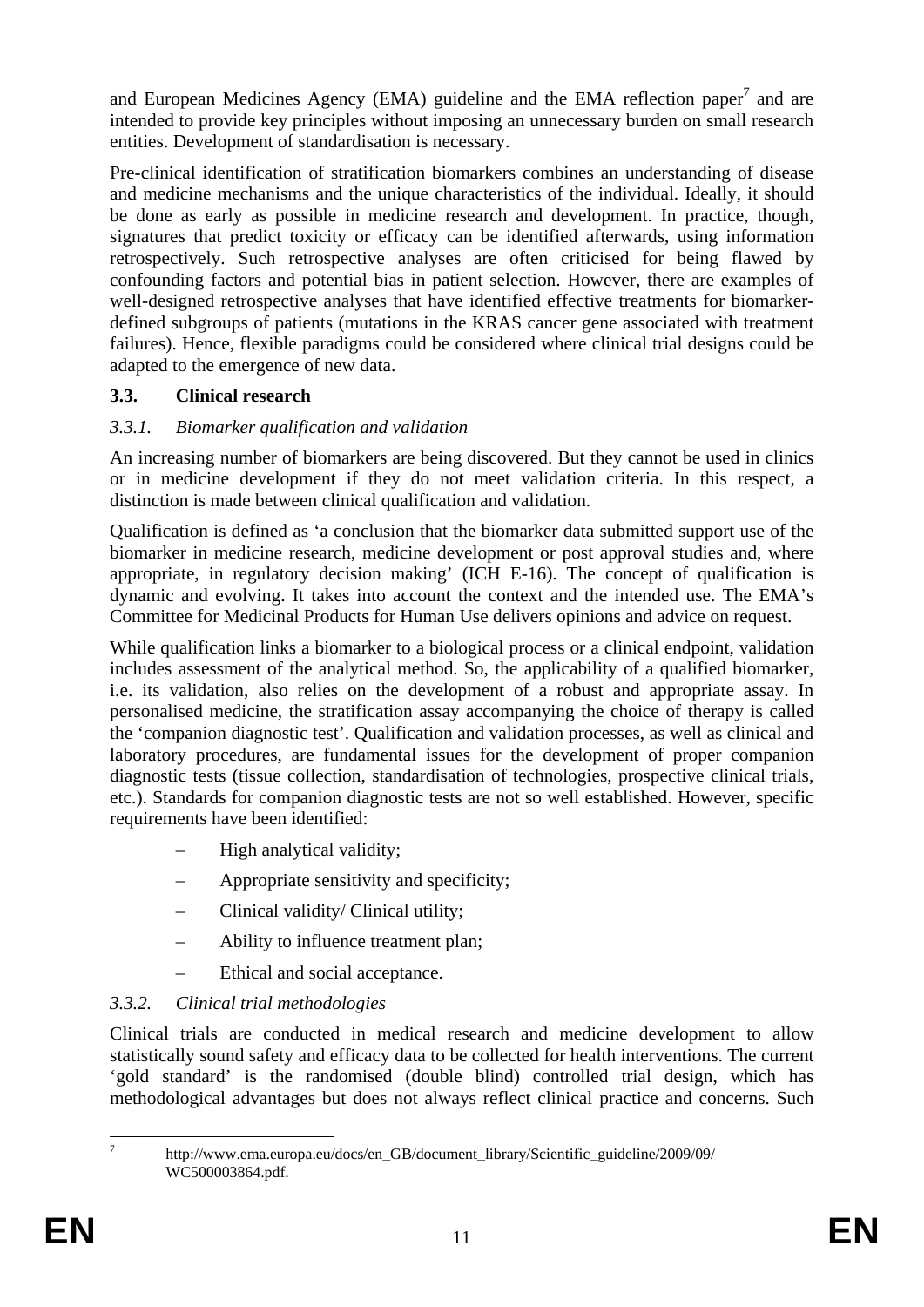trials are expensive and long undertakings and cannot always ensure timely availability to patients. A range of new, more flexible alternative designs, statistical methods and analysis tools need to be considered, for example: adaptive trial designs, which are computationally and logistically complex and need intensive modelling and simulation; enrichment designs, when sound biomarkers can accelerate the clinical development of personalised medicine meant to address unmet needs; Bayesian statistical approaches, which take better account of the available information; or well-conducted observational studies allowing the incorporation of actual experience in care settings. Strategies for adapting the clinical trials to allow fast availability of new medicines to patients and to incorporate effectiveness parameters are being explored to promote personalised medicine attuned to public health needs and constraints.

Trials can be considerably simpler, shorter and more efficient if the expected clinical readout is rapid. New or existing biomarkers can largely help, for example as (faster) surrogate end points.

To promote the contribution of genomics to the efficient development of new and personalised medicines, the EMA has developed scientific guidelines addressing the need to collect genomic samples throughout the development of medicinal products from early pharmacology studies, through pivotal clinical trials, up to post-authorisation experience<sup>8</sup>.

#### <span id="page-11-0"></span>**4. EU POLICIES AND LEGISLATION RELEVANT TO THE DEVELOPMENT OF PERSONALISED MEDICINE**

#### <span id="page-11-1"></span>**4.1. EU research funding**

#### <span id="page-11-2"></span>*4.1.1. Current research funding in FP7*

Through the Seventh EU Framework Programme for Research and Technological Development (FP7), the European Commission has invested considerable funding in collaborative health research enabling or underpinning personalised medicine approaches. Since 2010, the FP7 calls for proposals have included personalised medicine as one of the research priorities and a number of topics have made specific reference to personalised medicine approaches, showing the importance attached to the area. The European Commission is also leveraging funding in health research contributing to personalised medicine through its international collaborations with other funders and through the Innovative Medicines Initiative, the public-private partnership with the European researchbased biopharmaceutical industry.

#### <span id="page-11-3"></span>4.1.1.1. Collaborative health research

It can be estimated that over EUR 1 billion<sup>9</sup> of EU funding has been committed to research of interest to the advancement of personalised medicine in the fields of *tools and technologies for high throughput research*, *new diagnostics development* and *large-scale data gathering*, in particular for -omics research such as genomics, proteomics, metagenomics and epigenomics. As an example, a topic in the field of large-scale data gathering on *proteins and their interactions in health and disease*<sup>10</sup> invited project proposals to gather a large amount of data on proteins relevant to human health and disease and their interactions in order to obtain an integrated view of biological processes. The aim of this research was to integrate proteomics, interactomics, structural biology and cell biology communities to provide a better overall understanding of cellular processes, building the necessary knowledge base for personalised

 $\frac{1}{8}$  http://www.ema.europa.eu/ema/index.jsp?curl=pages/regulation/general/ general\_content\_000411.jsp&mid=WC0b01ac058002958e.

 $\frac{9}{10}$  Estimation for EU-funded projects launched during the period 2007-2012.

Topic HEALTH.2011.2.1.1-2.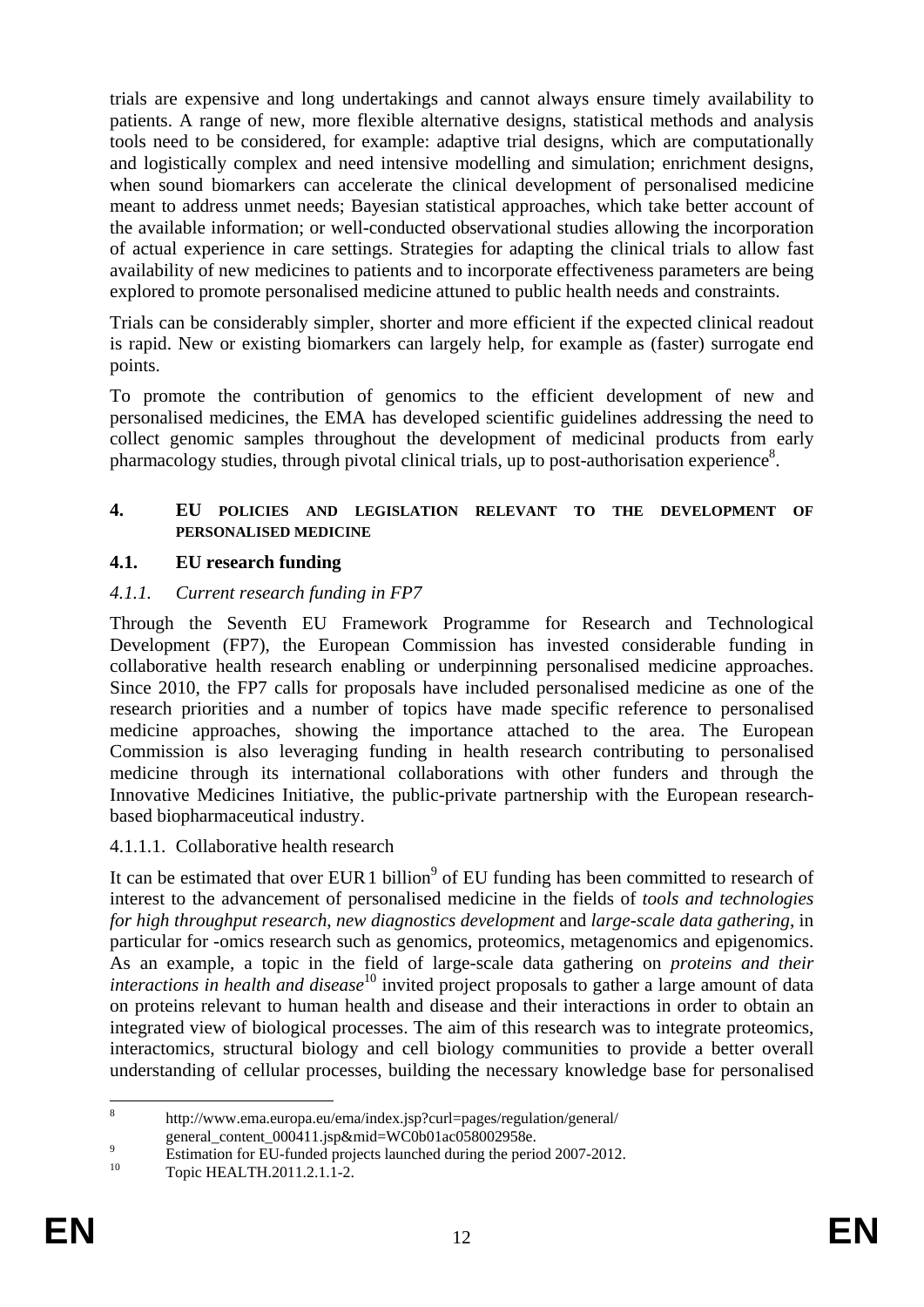medicine. In the area of technology development, a topic on *development of technologies with a view to patient group stratification for personalised medicine applications*11 was launched in order to support research and development and/or provide proof of principle of technologies for application in the area of personalised medicine.

Personalised medicine approaches in specific disease areas such as cancer, cardiovascular diseases and central nervous system diseases have also received EU funding. Several topics have aimed to develop generic tools and knowledge that will have a direct impact on the progress of the field.

In cancer, a topic on *predicting individual response and resistance to cancer therapy*<sup>12</sup> aimed to obtain validated risk stratification criteria for use in personalised, early and innovative patient screening methodologies, prediction of individual therapy response and resistance, and monitoring successful treatment outcome. The object of the research was to integrate relevant clinical data obtained through standardised methodologies such as pharmacogenetics, genomics and proteomics. In addition, currently ongoing projects in breast, colorectal, adrenal, renal and lung cancer use stratification and personalised medicine approaches in their research.

In the area of cardiovascular diseases, a topic on *evaluation and validation studies of clinically useful biomarkers in prevention and management of cardiovascular diseases*<sup>13</sup> focused on the exploitation of existing and emerging biomarkers and related mechanisms to improve identification, risk assessment, clinical decision making and clinical outcomes and to contribute to the development of personalised and predictive medicine.

In the most recent FP7 calls, there has been a specific focus on rare disease research as a model to study personalised medicine approaches. The particularities of this area, such as small patient populations and predominantly genetic causes, make it an interesting case for investigating personalised medicine approaches. This is illustrated by the topic *–omics for rare diseases*<sup>14</sup>, which focused on constructing a solid foundation for the molecular characterisation of rare diseases through systematic application of -omics approaches and technologies and development of clinical bioinformatics linking the identified molecular profiles with current clinical descriptions. Topics on the *development of imaging technologies for therapeutic interventions in rare diseases*<sup>15</sup> and *clinical trial methodologies for small patient populations*<sup>16</sup> in particular for rare diseases or personalised medicine, have also been subject to funding in recent FP7 health calls. In addition, topics on *new methodologies for health technology assessment* and *comparative effectiveness research in health systems and health services interventions* have focused on the need to better understand the value proposition of personalised medicine and the implications of its application in health care.

The European Commission is also currently participating in several international programme level cooperation initiatives. These collaborations take the form of international consortia in which member organisations work towards common goals and objectives while using their own funding mechanisms and rules. Working together with other funders and organisations investing in research has a number of advantages, such as the ability to maximise resources and enhance research capacities, reduce potential research overlaps, tackle more ambitious

 $11$  $11$  Topic HEALTH.2012.1.2-1.

 $12$  Topic HEALTH.2010.2.4.1-8.

 $13$  Topic HEALTH.2011.2.4.2-2.

<sup>&</sup>lt;sup>14</sup> Topics in the area HEALTH.2012.2.1.1-1.

 $15$  Topic HEALTH.2013.1.2-1.

Topic HEALTH.2013.4.2-3.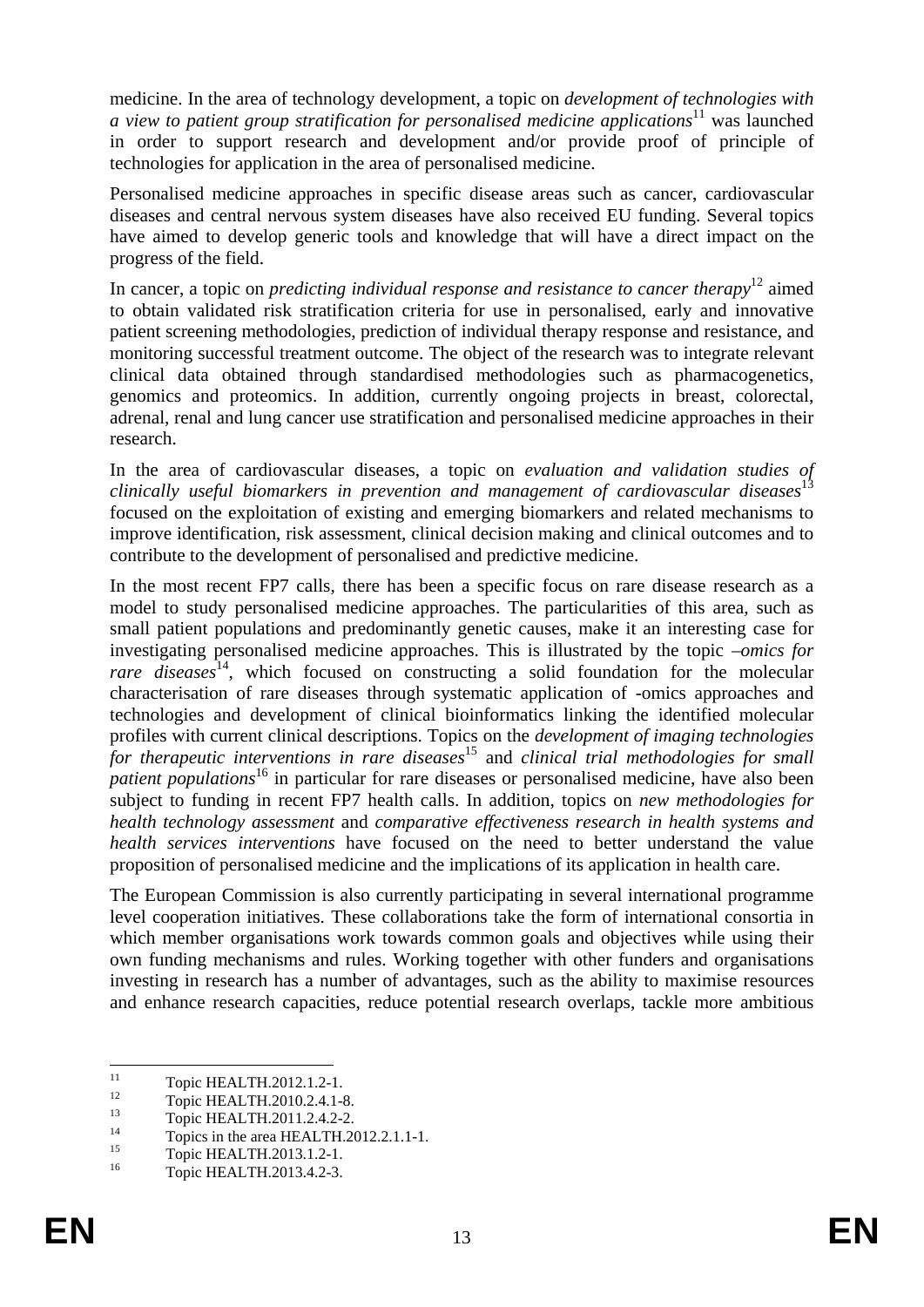research goals based on societal needs, and promote common quality standards and open access and data sharing policies

<span id="page-13-0"></span>4.1.1.2. International collaboration relevant to -omics research

The European Commission has actively participated in the launch of five international consortia with a relevance to -omics research since the year  $2007<sup>17</sup>$ , namely: the International Knock Out Mouse Consortium, the International Human Microbiome Consortium, the International Cancer Genome Consortium, the International Human Epigenome Consortium, and the International Rare Diseases Research Consortium. EU collaborative projects have been funded under each initiative to contribute to the overall goals of the consortia, including one 'high impact' project with a budget of EUR 30 million in the area of epigenetics. The international consortium model allows members to come together to identify common standards and research priorities while at the same time coordinating research to avoid overlaps and create critical mass.

For example, the primary goals of the International Cancer Genome Consortium (ICGC) are to generate comprehensive catalogues of genomic abnormalities (somatic mutations, abnormal expression of genes, epigenetic modifications) in tumours from 50 different cancer types and/or subtypes that are of clinical and societal importance across the globe, to make the data available to the entire research community as rapidly as possible, with minimal restrictions, and to accelerate research into the causes and control of cancer.

<span id="page-13-1"></span>4.1.1.3. The Innovative Medicines Initiative

The Innovative Medicines Initiative Joint Undertaking (IMI JU) is one of five Joint Technology Initiatives (JTI) set up under FP7. These initiatives were launched in order to create new partnerships between publicly and privately funded organisations involved in research, focusing on areas where research and technological development can contribute to European competitiveness and quality of life. The JTIs have been instrumental in promoting industry-driven research with the aim of establishing European leadership in certain technologies that are strategic to the future of the European Union.

Through IMI JU, the European Commission is partnering with the European Federation of Pharmaceutical Industries and Associations (EFPIA) to fund research aiming to overcome bottlenecks in pharmaceutical R&D. The ultimate goal is to provide effective and safer medicines for patients. The European Commission contributes EUR 1 billion to the IMI research programme, an amount matched by mainly in-kind contributions (consisting mostly of research activities) worth at least another EUR 1 billion from EFPIA member companies. Research consortia funded under IMI team up academic research groups, patient organisations and SMEs with the pharmaceutical companies that are members of EFPIA.

IMI JU's research programme is dedicated to pre-competitive biopharmaceutical research on the safety and efficacy of medicines as well as knowledge management, and education and training. The IMI projects have already delivered significant results in areas such as schizophrenia, asthma, cancer, diabetes, chronic pain and lung disease. Many of the projects currently funded under IMI JU are directly contributing to the development of personalised medicine approaches through the use and development of -omics technologies. For example, the DIRECT project aims to develop a stratified medicines approach to the treatment of type 2 diabetes with either existing or novel therapies and the U-BIOPRED project focuses on

 $17$ 

[<sup>17</sup> http://ec.europa.eu/research/health/large-scale/omics/international-initiatives-disease-genomics\\_en.html](http://ec.europa.eu/research/health/large-scale/omics/international-initiatives-disease-genomics_en.html)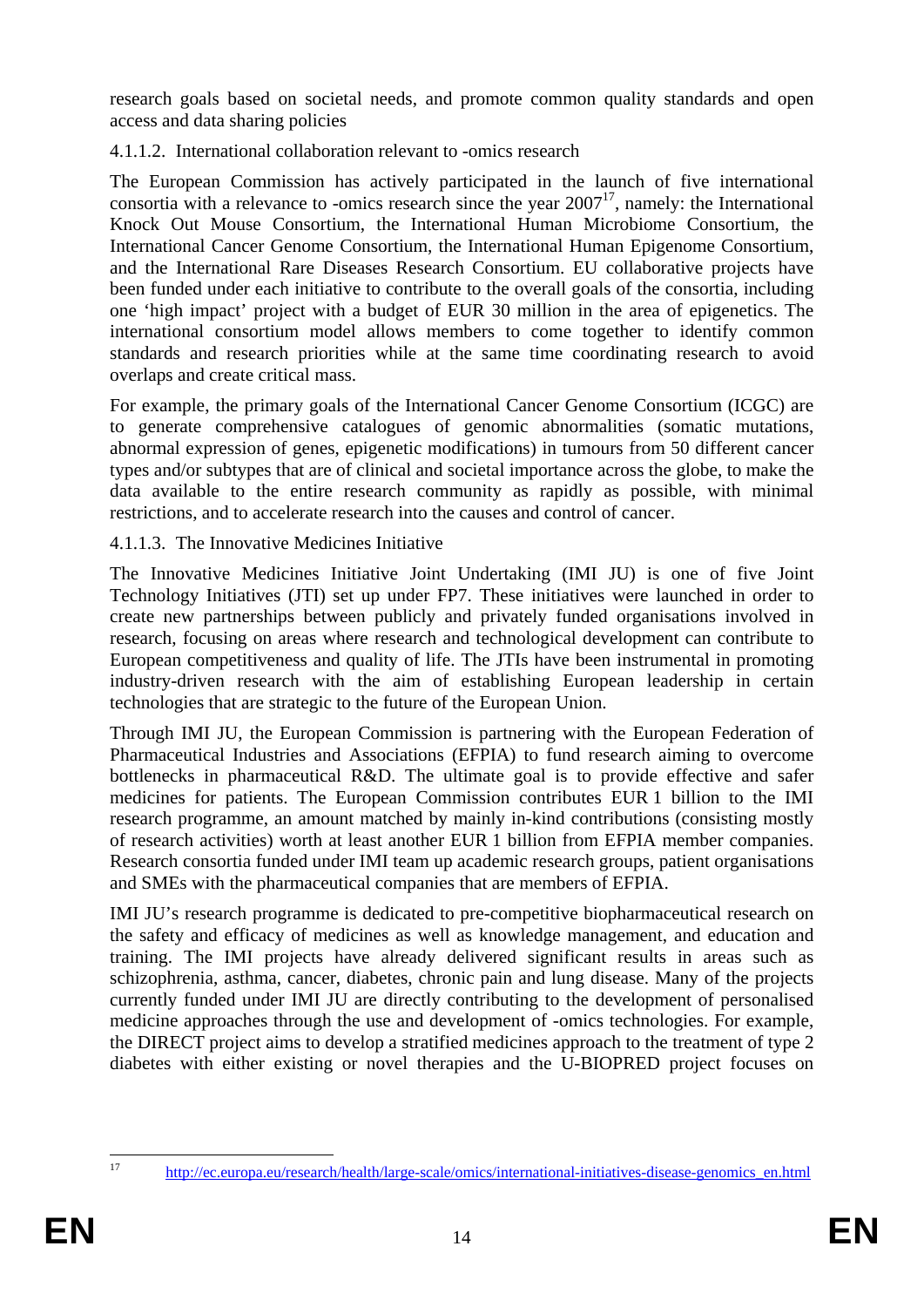speeding up the development of better treatments for patients with severe asthma by developing innovative testing methods to classify patients into distinct severe asthma types<sup>18</sup>.

In addition to the FP7 health theme of the Cooperation programme, other areas under FP7 contribute to advancing the knowledge and understanding of personalised medicine, such as research on ICT technology for health and research infrastructures.

#### <span id="page-14-0"></span>*4.1.2. Horizon 2020 outlook*

The next EU framework programme for research and development for the period 2014-2020 is called Horizon 2020 and has a budget of some EUR 70 billion. It will combine all research and innovation funding currently provided through the [Framework Programmes for Research](http://cordis.europa.eu/fp7/home_en.html#_blank)  [and TechnologicalDevelopment,](http://cordis.europa.eu/fp7/home_en.html#_blank) the innovation related activities of the Competitiveness and Innovation Framework Programme [\(CIP\)](http://ec.europa.eu/cip/#_blank) and the European Institute of Innovation and Technology [\(EIT\)](http://eit.europa.eu/#_blank). Gathering all funding instruments under the same programme represents a novelty in EU research funding.

The Commission's proposal has a focus on societal challenges that should allow a higher degree of integration of different fields of research. This approach will cover activities from research to the market in an effort to bridge the current gap between the two. In this respect, *the Health, Demographic Change and Wellbeing Challenge* fits well the need for a multidisciplinary approach to the field of personalised medicine which is essential to move the area forward. Thus, under the current proposal, personalised medicine will continue to be one of the research priorities as advances in the area will demand further fundamental as well as applied research, including the integration of various sources of data.

There are also plans to continue the partnership with the pharmaceutical industry under a collaborative framework similar to the current IMI. "IMI 2" is proposed to have an enlarged scope aiming to provide favourable conditions for translational research in the European life sciences sectors. The continued collaboration should create further incentives for industry investment in research on personalised medicine.

## *Challenges and opportunities19*

The EU research programme offered opportunities of funding projects with over EUR 1 billion of EU funding for the period 2007-2012. This ensured research of interest to the advancement of personalised medicine.

Some of the most important challenges in research that will inform the calls of proposal under Horizon 2020 can be summarised under the following four areas:

*- Breaking barriers and speaking the same language:* Facilitating interaction between different disciplines from basic to clinical research by creating appropriate interfaces for collaboration and discussion among stakeholders.

*- Generating knowledge and developing the right tools:* Adapting research tools to clinical use by developing common standards for example data collection and linking clinical data with molecular profiles; translating -omics research into clinical application.

*- Translation into medical applications:* Finding new approaches for the identification, qualification and clinical validation of all types of biomarkers; improving the use of biomarkers for better use of existing therapies and adaptive clinical trial methodologies.

 $\frac{1}{2}$ <sup>18</sup><br>
Read more about both projects on: <u>http://www.imi.europa.eu/content/ongoing-projects.</u><br>
Passed on sutcome of sonformese European Permeatives in Personalised Medicine, 2011

Based on outcome of conference European Perspectives in Personalised Medicine, 2011.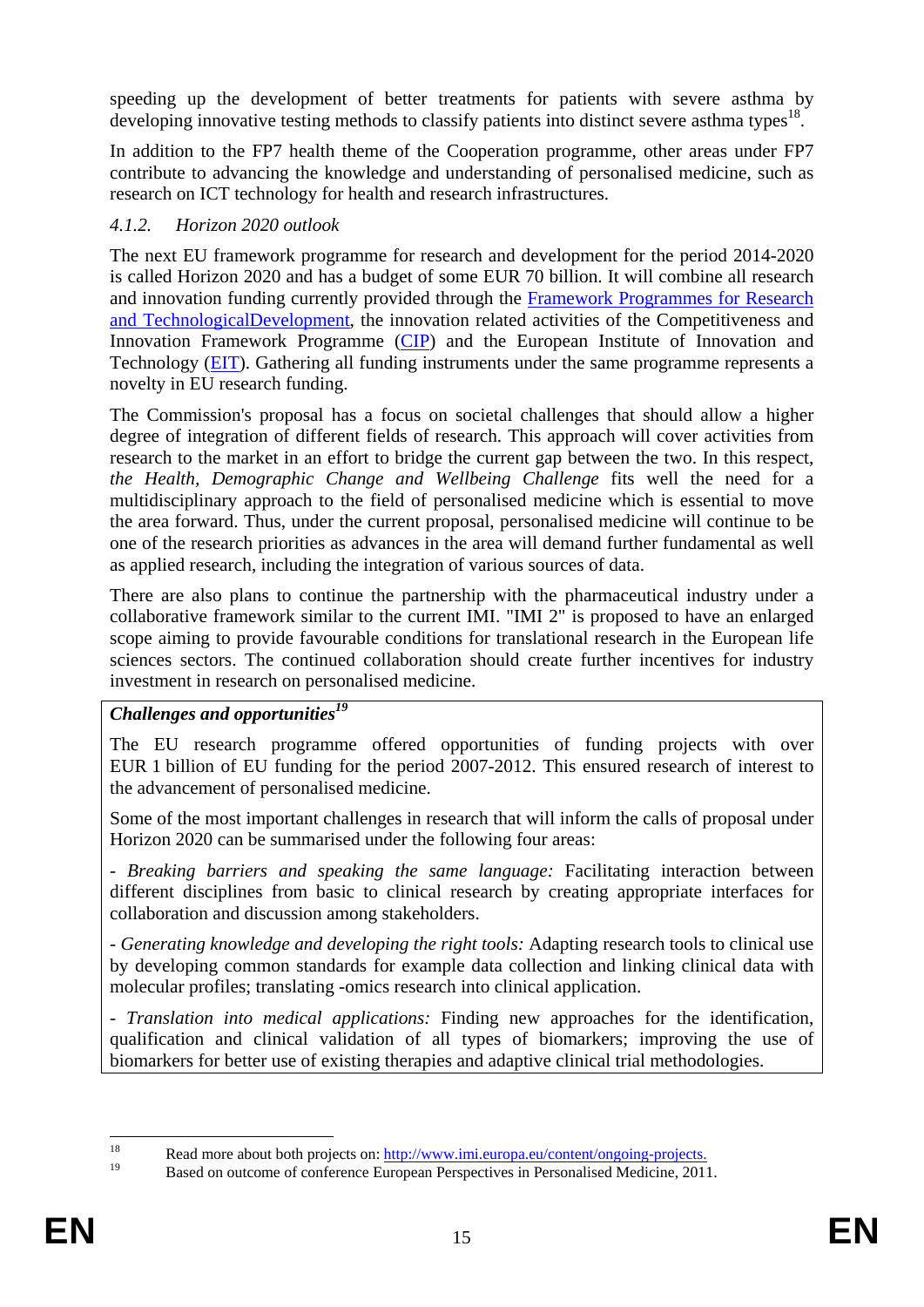*- Economic aspects:* Proving the economic viability and positive patient benefits of personalised medicine and developing methodologies for health technology assessment (HTA) and for comparative cost-effectiveness studies of personalised medicine approaches.

#### <span id="page-15-0"></span>**4.2. Regulatory framework**

While medicinal products and the screening of genomic characteristics with diagnostic tests are closely inter-linked in personalised medicine, the current EU regulatory frameworks for the marketing of medicinal products and the corresponding diagnostic medical devices are different. Medicinal products administered to the patient fall under the regulatory framework for medicinal products while diagnostics as such are covered by the legislation governing *in vitro* diagnostic medical devices. While the different pathways are justified by the different nature of the products, both frameworks aim to ensure a high level of public health protection and to promote the functioning of the internal market, with measures which moreover encourage innovation.

## <span id="page-15-1"></span>*4.2.1.* In vitro *diagnostic medical devices*

*In vitro* diagnostic medical devices (IVDs) are products used *in vitro* for the examination of specimens, including blood and tissue donations, derived from the human body.

Such devices must comply with the essential requirements set out in Directive 98/79/EC (IVD Directive)<sup>20</sup> to ensure a high standard of safety and performance when they are placed on the market. To ensure such compliance, the devices need to undergo an appropriate conformity assessment. Since the large majority of such devices do not constitute a direct risk to patients and are used by trained professionals, the general rule is that the conformity assessment can be carried out under the sole responsibility of the manufacturer. The intervention of 'notified bodies' is needed only for specific devices where correct performance is essential to medical practice and failure can cause a serious risk to health. Such devices include, for example, products used in blood transfusion. The involvement of a notified body is also required for devices for self-testing.

The manufacturer can then affix the CE mark on its products to demonstrate that they comply with the essential requirements of the IVD Directive. If an IVD is CE marked, it does not need any additional approval or certification to be marketed in the entire EU, the European Economic Area (EEA), Turkey and Switzerland.

The recently proposed revision of the IVD Directive<sup>21</sup> aims to strengthen some key aspects of the IVD system, for instance oversight by notified bodies, post-market safety, transparency, traceability and the overall regulatory management of the system. It also offers the opportunity to eliminate the gaps and weaknesses of the IVD Directive so as to ensure that IVDs used in the context of personalised medicine offer the appropriate level of safety and performance.

During the public consultation on the revision, a majority of stakeholders supported the view that diagnostic medical devices used in the field of personalised medicines should continue to be regulated under the IVD legislation. Therefore, a key improvement in the Commission's proposal for a Regulation on *in vitro* diagnostic medical devices is the explicit inclusion of diagnostics used in the context of personalised medicine in the definition of an IVD.

The fact that most diagnostic medical devices are currently self-certified by the IVD manufacturers has prompted the question whether the present regime ensures they have a

 $20^{\circ}$ 20 Directive 98/79/EC of the European Parliament and of the Council of 27 October 1998 on in vitro diagnostic medical devices, OJ L 331, 7.12.1998.<br>COM(2012) 541 final.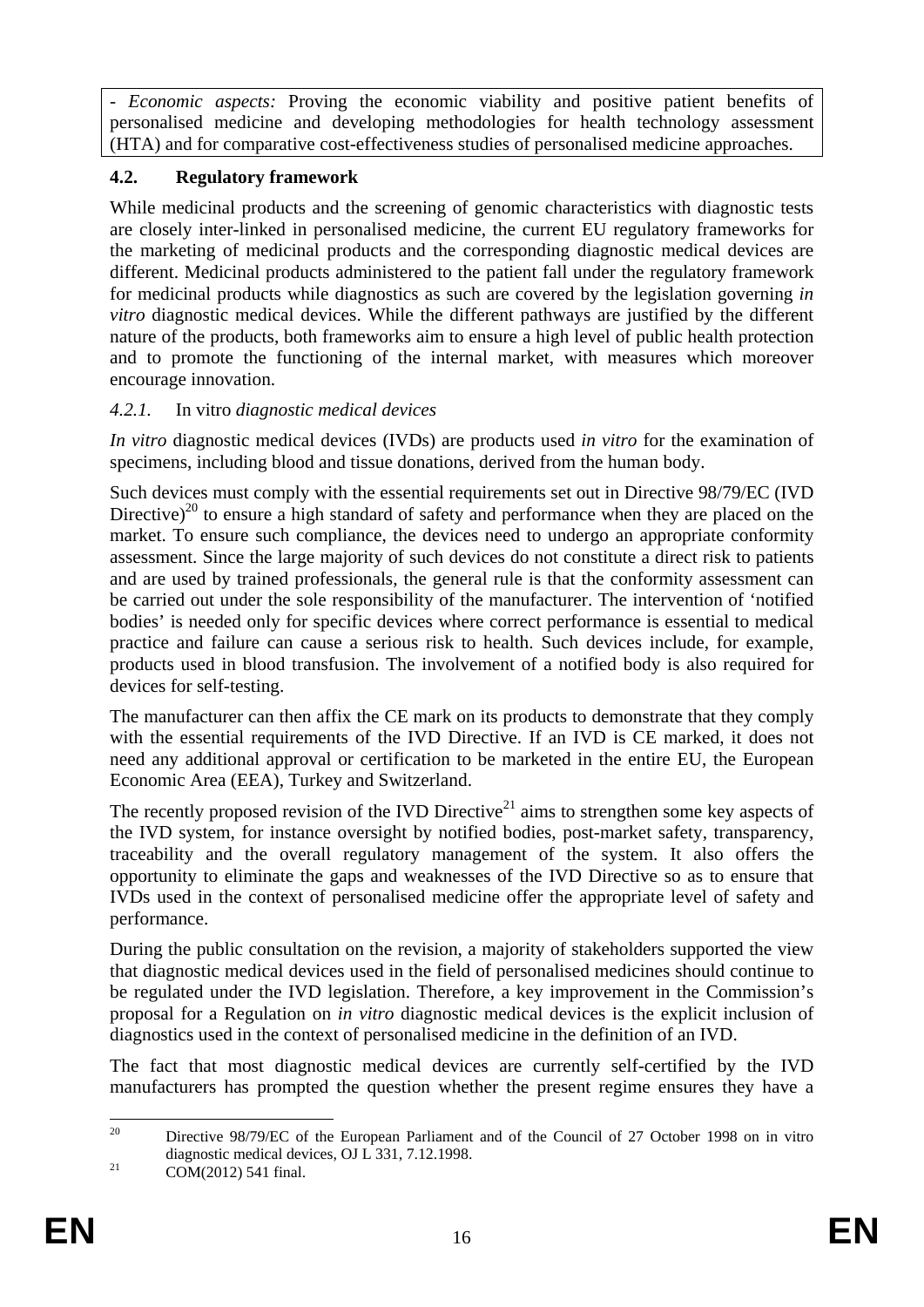sufficient level of safety and performance when placed on the market. For this reason, the Commission proposal calls for the adoption of a more robust risk-based classification system for diagnostics. If this classification system is adopted, the placing on the market of diagnostics used in the field of personalised medicine will systematically involve a notified body in the conformity assessment procedure. This will contribute to ensuring that only safe and high-quality diagnostics are put on the EU market.

Genetic tests required for the prescription of omics-based medicines are often carried out by laboratories. Currently, the IVD Directive excludes from its scope 'devices manufactured and used only within the same health institution and on the premises of their manufacture or used in premises in the immediate vicinity without having been transferred to another legal entity'. Therefore, the tests that laboratories manufacture and use themselves fall under national laws. This exemption has come under criticism since it does not ensure a uniform high level of safety and performance for 'in-house' tests across Europe. In its proposal, the Commission proposes to limit the exemption for lower-risk IVDs by making it subject to two conditions: first, manufacture and use must occur solely under the health institution's single quality management system, and, second, the health institution must be compliant with standard EN ISO 15189 or any other equivalent recognised standard. High-risk 'in-house' tests would be subject to all the requirements of the proposal, except for the provisions on CE marking and the registration obligations. This is of particular importance in order to prepare for the anticipated extensive use of -omics testing platforms within the public health system not only for selection of the most appropriate medicines but also for public health research, disease prevention and risk factor management.

Finally, for companion diagnostics intended to assess patient eligibility for treatment with a specific medicinal product, the proposal provides for a consultation procedure with the EMA or one of the competent authorities designated by the Member States in accordance with Directive 2001/83/EC in the context of the conformity assessment procedure for the companion diagnostic. The consultation will concern the suitability of the companion diagnostic in relation to the safe and effective use of the medicinal product in question.

#### <span id="page-16-0"></span>*4.2.2. Medicinal products*

## <span id="page-16-1"></span>4.2.2.1. Authorisation

No medicinal product may be placed on the market in the EU without a marketing authorisation. Medicinal products have to comply with the requirements of EU pharmaceutical legislation<sup>22</sup>. The legislation includes detailed rules on the requirements and procedures for obtaining marketing authorisation, coupled with a system of continuous monitoring of already authorised products on the market through pharmacovigilance. This system allows subsequent decisions to be taken to amend marketing authorisations or remove products with an unfavourable benefit/risk profile from the market. While not containing specific provisions on personalised medicines, the legislation also covers medicinal products making use of -omics technologies.

 $22$ 22 Directive 2001/83/EC on the Community code relating to medicinal products for human use, OJ L 311, 28.11.2001, as amended.

Regulation (EC) No 726/2004 laying down Community procedures for the authorisation and supervision of medicinal products for human and veterinary use and establishing a European Medicines Agency, OJ L 136, 30.4.2004, as amended.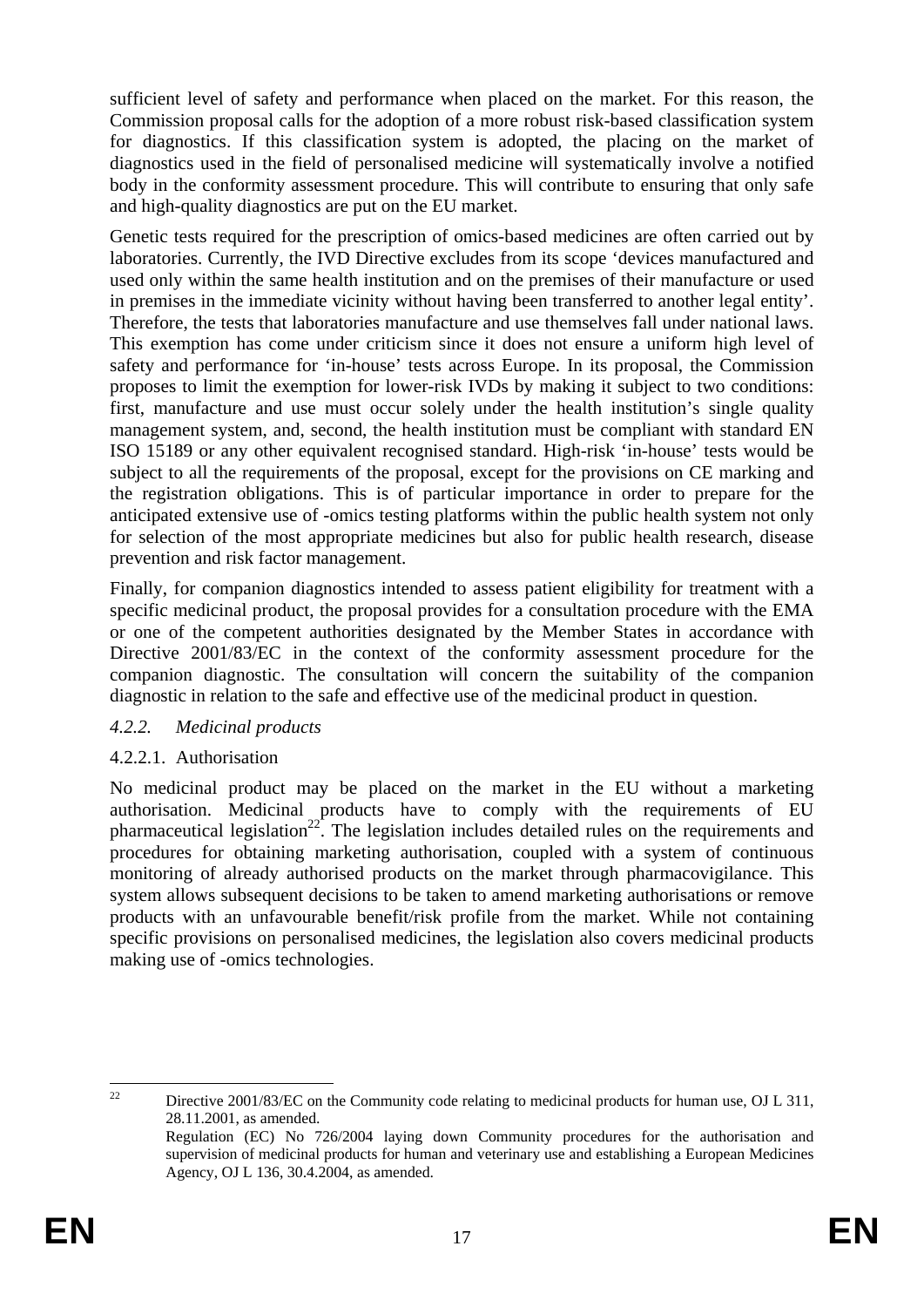In order to obtain a marketing authorisation from the competent authority in the Member States or the European Commission<sup>23</sup>, the medicinal product has to demonstrate a positive benefit/risk balance based on the assessment of its safety, efficacy and quality. To demonstrate this, the dossier for an application for marketing authorisation of an innovative medicinal product should include, amongst other information, the results of pharmaceutical tests, pre-clinical (toxicological and pharmacological) data and clinical data in conformity with the EU pharmaceutical legislation.

With a view to meeting unmet medical needs of patients and in the interests of public health, EU pharmaceutical legislation provides the possibility for granting 'conditional marketing authorisations' on the basis of less complete data than is normally the case and subject to specific conditions and obligations. Such authorisations might be particularly needed when the patient population in a disease is small and comprehensive clinical trials are not feasible or where the medicinal product aims at the treatment, the prevention or the medical diagnosis of seriously debilitating or life threatening disease. A conditional marketing authorisation may be granted provided that the benefit/risk profile is positive, the benefits to public health of making the medicinal product concerned available immediately outweigh the risks inherent in the fact that additional data are still required, and these data will be provided and assessed later. The new pharmacovigilance legislation in this respect provides additional tools for the conduct of post-authorisation safety and efficacy studies. Conditional marketing authorisations are valid for one year on a renewal basis.

Once the specific obligations are fulfilled and the missing data are provided, it is possible to convert the conditional marketing authorisation into a normal marketing authorisation.

In exceptional circumstances, when the applicant can show that he is unable to provide comprehensive data on efficacy and safety of the medicine under normal conditions of use e.g. when the indications for which the medicine is intended are so rare that the applicant cannot reasonably expected to provide comprehensive evidence, a marketing authorisation under 'exceptional circumstances' may be granted subject to specific conditions. Continuation of the marketing authorisation is linked to an annual reassessment of the conditions.

#### <span id="page-17-0"></span>4.2.2.2. Clinical trials

The results of clinical trials are of key importance to demonstrate that medicines are safe and effective before being placed on the market. The pharmaceutical legislation defines a clinical trial as *'any investigation in human subjects intended to discover or verify the clinical, pharmacological and/or other pharmacodynamic effects of one or more investigational medicinal product(s), and/or to identify any adverse reactions to one or more investigational medicinal product(s) and/or to study absorption, distribution, metabolism and excretion of one or more investigational medicinal product(s) with the object of ascertaining its (their) safety and/or efficacy'.* 

<sup>23</sup> 23 The European Commission authorises medicines through the centralised procedure, which is compulsory for products derived from biotechnology, for orphan medicinal products and for medicinal products for human use which contain an active substance authorised in the Community after 20 May 2004 and which are intended for the treatment of AIDS, cancer, neurodegenerative disorders or diabetes. The centralised procedure is also mandatory for veterinary medicinal products intended primarily for use as performance enhancers in order to promote growth or to increase yields from treated animals. Applications for the centralised procedure are made directly to the European Medicines Agency (EMA) and lead to the granting of a European marketing authorisation by the Commission which is valid in all Member States.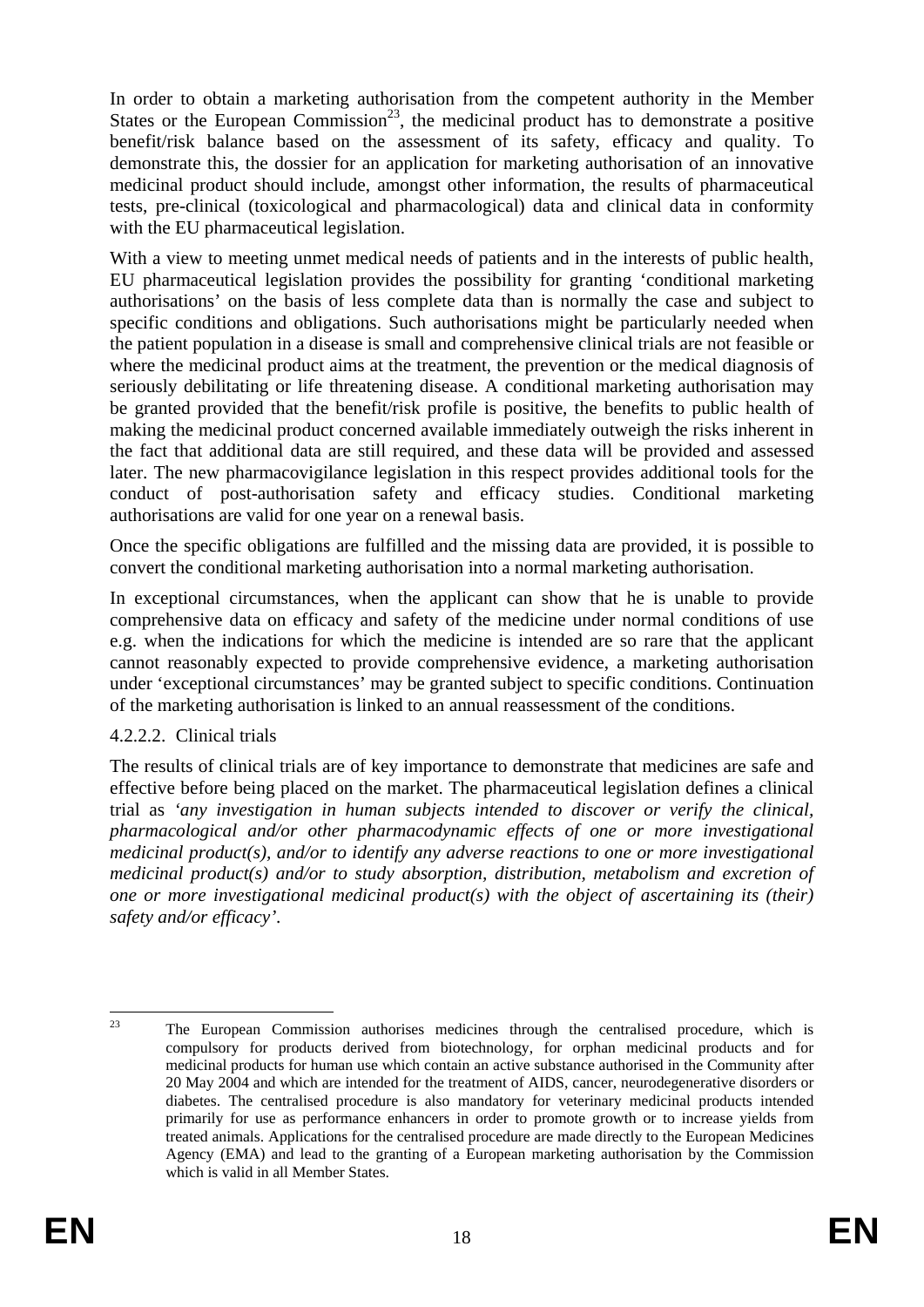Clinical trials are an indispensable part of clinical research, both to develop new medicinal products and also to improve the use of or define new indications for medicinal products already authorised.

The current EU Clinical Trials Directive<sup>24</sup> aims to ensure that clinical trials are conducted in compliance with good clinical practice (GCP), a set of internationally recognised ethical and scientific quality requirements that must be observed for designing, conducting, recording and reporting clinical trials involving the participation of human subjects. Compliance with GCP provides assurance that the rights, safety and well-being of trial subjects are protected, and that the results of the clinical trials are credible.

In order to boost clinical research in Europe, the Commission has adopted a proposal for a Regulation<sup>25</sup> replacing the current Directive.

This Regulation, once adopted, will greatly facilitate the conduct of clinical trials throughout Europe. This is crucial in particular for personalised medicines, where diseases are increasingly narrowly defined (i.e. linked to genetic characteristics). In order to reach recruitment targets, it is important to roll out the clinical trial over several (or even all) Member States.

Moreover, the Regulation, once adopted, will facilitate the conduct of clinical trials by noncommercial ('academic') sponsors, i.e. sponsors who conduct trials primarily for treatment optimisation and not with the aim of obtaining a marketing authorisation.

The proposed Regulation specifically provides for:

- An authorisation procedure for clinical trials to allow for fast and thorough assessment of the application by all Member States concerned and ensure a single assessment outcome.
- Simplified reporting procedures to spare researchers from submitting largely identical information on a clinical trial separately to various bodies and Member States.
- More transparency on whether recruitment for participation in a clinical trial is still ongoing, and on the results of the clinical trial. To enhance the knowledge basis and consequently innovation, a summary of the trial will have to be published on the database one year after the termination of each trial.

#### <span id="page-18-0"></span>4.2.2.3. Pharmacovigilance

Clinical trials concluded prior to marketing authorisation cannot always detect rare adverse reactions or adverse reactions associated with long-term administration of a medicine in a large population. Continuous monitoring of the effects of a medicine is therefore important. Moreover, the possibility offered in the recently revised EU legislation on pharmacovigilance for patients to directly report on adverse events is expected to further facilitate the integration of pharmacogenomic data into medical care. Adverse reaction reporting could facilitate the development of a knowledge base. Such information could be useful for further product development, and could be used to monitor and extend the benefits of the clinical use of personalised genome-based medicines. To this end, the EMA is developing guidelines for the use of genomic methodologies in pharmacovigilance, based on the experience gained in clinical development and in the clinical use of medicinal products on the market. This will

 $24$ 24 2001/20/EC of the European Parliament and of the Council of 4 April 2001 on the approximation of the laws, regulations and administrative provisions of the Member States relating to the implementation of good clinical practice in the conduct of clinical trials on medicinal products for human use. 25 COM(2012) 369 final.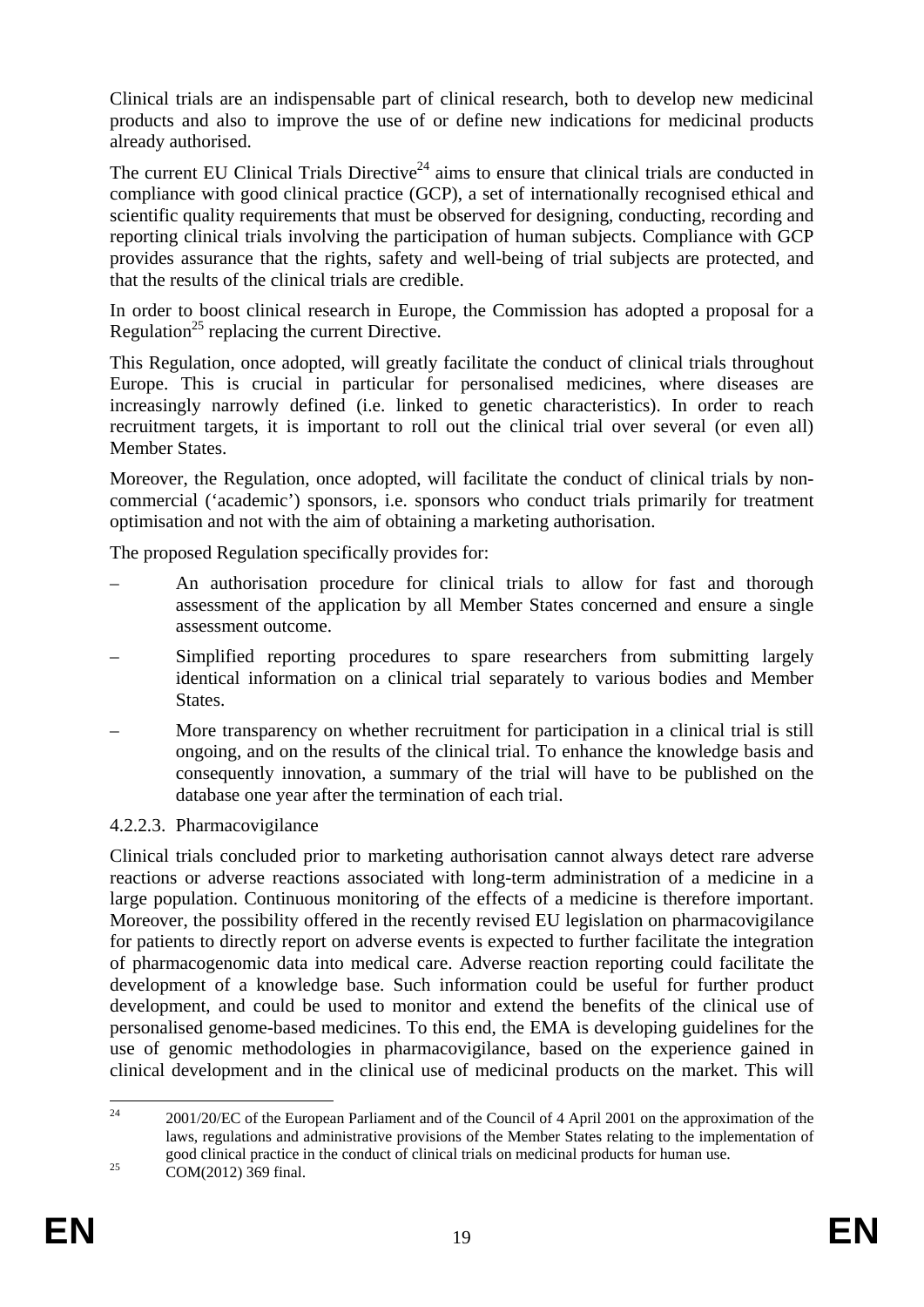lead to the identification of genomics biomarkers useful for 'personalisation' and the minimisation of serious adverse events, inappropriate co-medications and treatment failure (e.g. abacavir, phenytoin, carbamazepine, allopurinol<sup>26</sup>, tamoxifen<sup>27</sup>, etc.). The European medicines web portal established by the new pharmacovigilance legislation might become a new source of information in this regard, as the EMA will publish on this portal the protocols and abstracts of results of post-authorisation studies required from the marketing authorisation holder.

#### <span id="page-19-0"></span>*4.2.3. Personal Data protection*

The Commission's proposal for a General Data Protection Regulation<sup>28</sup>, once adopted, will replace the current Directive 95/46/EC, which harmonises the national data protection laws. Following in the footsteps of the current Directive, the proposed Regulation prohibits the processing of special categories of personal data such as data concerning health (Article 8). This prohibition is only lifted in certain clearly defined circumstances [Article 8(2)]. That will be the case inter alia when processing of data concerning health is necessary for health purposes and subject to the specific conditions and safeguards laid down elsewhere in the proposed Regulation (Article 81) or when processing is necessary for historical, statistical and scientific research purposes subject to conditions and safeguards set out in a separate provision (Article 83).

According to the proposed Regulation, the processing of personal data concerning health may be necessary for certain reasons of public interest in the areas of public health (these reasons have been expressly defined in Article 81) without the consent of the individual concerned. It is in any event required that such processing must be based on EU law or Member State law and has to be accompanied by suitable and specific safeguards. The processing of data for scientific research purposes will need to comply with the conditions that will be specified in Article 83 of the future Regulation

The harmonisation of data protection requirements in the EU should also improve the industry's ability to conduct meaningful biomedical research that leads to the discovery of new medicines, and should allow monitoring of the benefit/risk profile of medicines for public health.

#### <span id="page-19-1"></span>4.2.3.1. Data exclusivity and market protection

Placing a medicine on the market is associated with high costs for developing the product and generating pre-clinical and clinical data to demonstrate its efficacy and safety. Therefore, EU pharmaceutical legislation provides for two main types of regulatory incentives to promote innovation by giving innovative industry the possibility to recoup its investment in the often lengthy and costly development of new innovative medicines<sup>29</sup>: data exclusivity and market protection. An innovating company has eight years of 'data exclusivity', during which their pre-clinical and clinical trial data may not be referenced in the marketing authorisation dossier of another company (generic company) for the same active substance. In addition, generic

<sup>26</sup> 

<sup>&</sup>lt;sup>26</sup> http://www.ema.europa.eu/docs/en\_GB/document\_library/Report/2012/07/WC500130391.pdf.<br><sup>27</sup> http://www.ema.europa.eu/docs/en\_GB/document\_library/Report/2010/10/WC500097444.pdf.<br><sup>29</sup> cOM(2012) 11 final.

Costs for the pharmaceutical industry of bringing a new innovative medicine to the market are subject to a variety of estimations. Industry estimations collected for the Commission pharmaceutical sector inquiry varied between US\$ 450 million and 800 million, or US\$ 1 billion if the cost of failed projects were included. For biopharmaceuticals, the costs were generally reported to be higher than those of 'traditional' pharmaceuticals. These estimations did not address specifically personalised medicine; the development of such medicine can be considered as highly innovative and complex, as it requires expertise in different technological and scientific fields.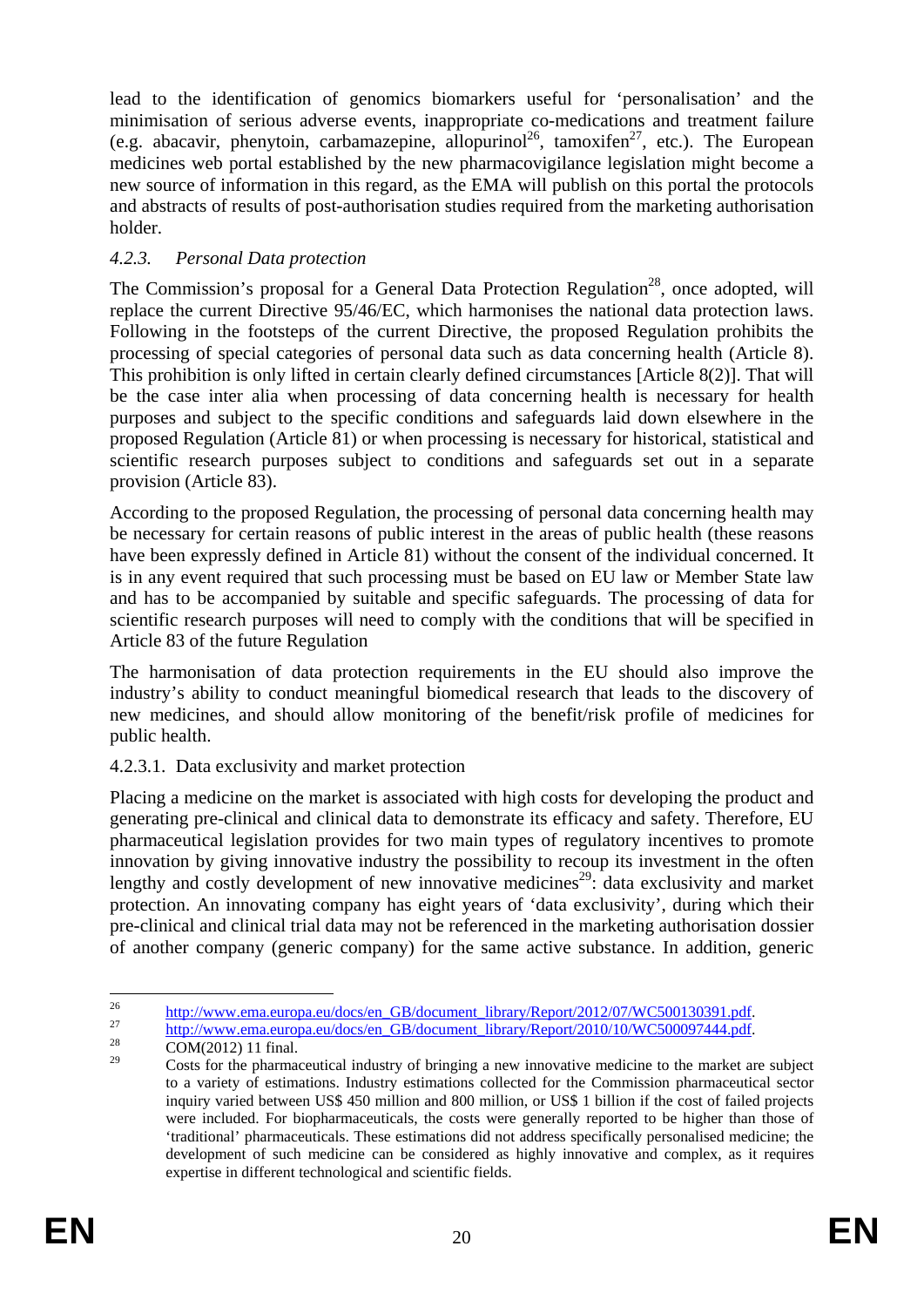products may not be placed on the market until ten years after the initial authorisation of the innovative product (=market protection).

An additional year of market protection (i.e.  $8 + 2 + 1$ ) is added if, during the first eight of the ten years, the marketing authorisation holder obtains an authorisation for one or more new therapeutic indications considered to bring a significant clinical benefit<sup>30</sup>.

#### <span id="page-20-0"></span>4.2.3.2. Patents<sup>31</sup>

The above mentioned data exclusivity and market protection incentives are separate from the possibility to protect inventions by patent. Patents provide an incentive for companies to make the necessary investment in research and innovation by giving the owner the right to prevent others from making, using or selling the invention without its permission.

Today, (technical) inventions can be protected in Europe either by national patents granted by the competent national authorities or by 'classical' European patents granted centrally by the European Patent Office. Once the international agreement on the Unified Patent Court has entered into force and the two Regulations<sup>32</sup> for the creation of unitary patent protection are applicable, it will be possible to obtain a European patent with unitary effect. Such a patent will in principle provide uniform protection for 25 Member States (all Member States but Italy and Spain)<sup>33</sup> on the basis of one application and without additional validation and translation requirements in the individual Member States, thus providing huge cost advantages and reducing administrative burdens. In addition, the Unified Patent Court, a specialised jurisdiction in patent matters for the participating Member States, will help enhance legal certainty for business and avoid duplication/multiplication of litigation cases before the various courts of the Member States concerned.

The development of pharmaceuticals is a time-consuming process with a high R&D expenditure. Patent protection is essential in order to recoup the R&D investment. However, before pharmaceuticals can be marketed, they must undergo a mandatory approval procedure in order to demonstrate their safety and efficacy. By the time the product is marketed, parts of the patent term have often expired. In order to compensate the patent owner for this loss of effective patent protection, a system of supplementary protection certificates (SPCs) has been established for medicinal products. SPCs prolong the protection of pharmaceutical patents by up to five years.

 $30^{\circ}$ Moreover, when an application is made for a new indication for a well-established substance, a noncumulative period of data exclusivity is granted, provided that significant pre-clinical or clinical studies were carried out for the new indication (Article 10(5)). Furthermore, when a product is switched from a prescription medicine to a non-prescription product and this change of classification has been authorised on the basis of significant pre-clinical tests or clinical trials, it enjoys another year of data

exclusivity for these data (Article 74a).<br>  $\alpha$  A patent is a legal title that can be granted for any invention having a technical character provided that it is new, involves an inventive step and is susceptible of industrial application. A patent gives the owner the right to prevent others from making, using or selling the invention without permission.The unitary effect of a European patent, which is registered in Register for Unitary Patent Protection, is limited to those Member States where the Unified Patent Court has exclusive jurisdiction at the date of registration. 32 Regulation (EU) No 1257/2012 of the European Parliament and of the Council of 17 December 2012

implementing enhanced cooperation in the area of the creation of unitary patent protection, OJ L 361, 31,12,2012.

Council Regulation (EU) No 1260/2012 of 17 December 2012 implementing enhanced cooperation in the area of the creation of unitary patent protection with regard to the applicable translation

arrangements, OJ L 361, 31, 12, 2012.<br>Agreement preceded the accession of Croatia.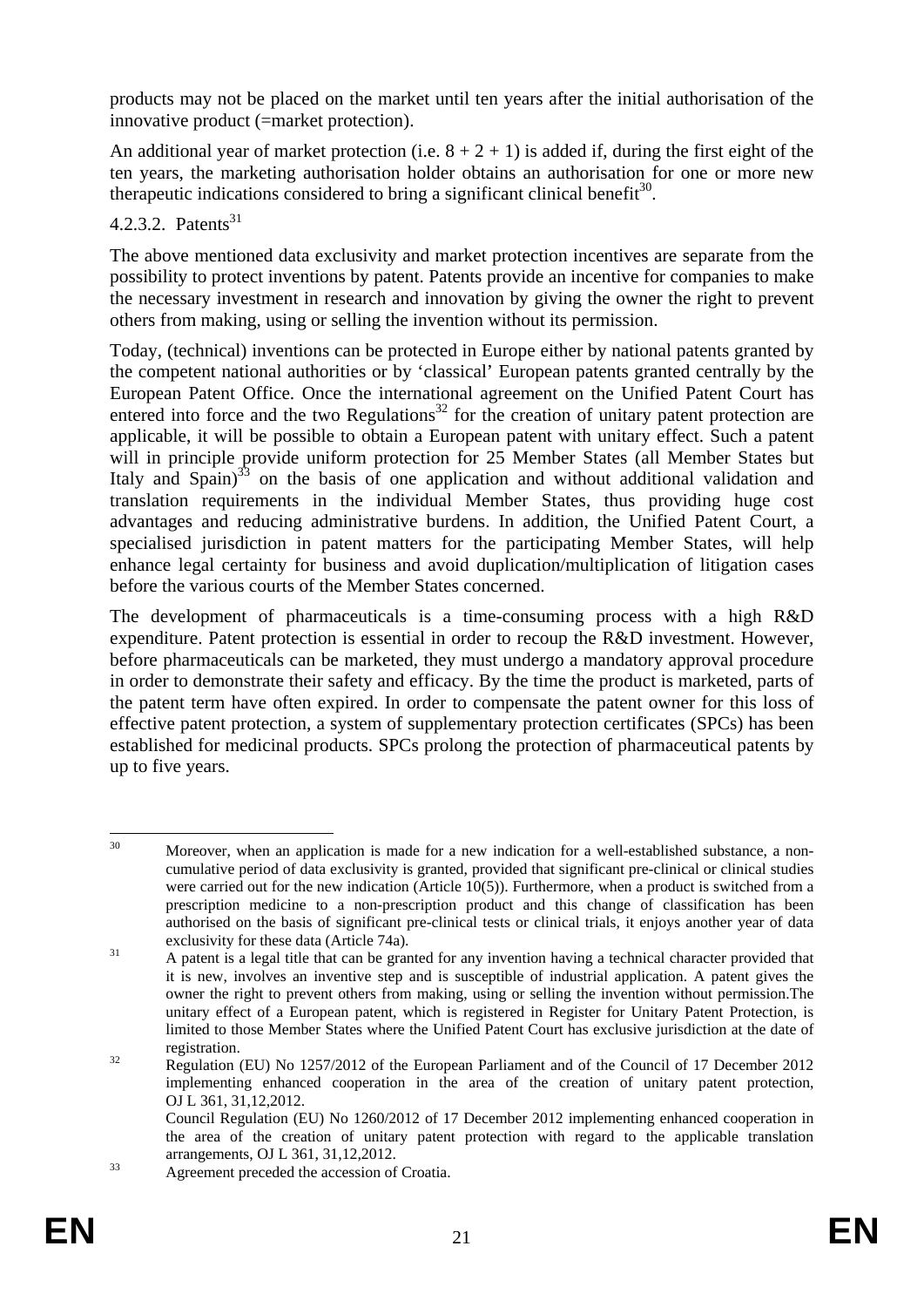#### <span id="page-21-0"></span>4.2.3.3. Incentives offered by 'orphan' designation

Regulation (EC) No 141/2000 on orphan medicinal products, which provides incentives for the research and development of medicines mainly for life-threatening and rare diseases, has triggered considerable innovation in this area as well. While the benefits offered by this Regulation depend on the fulfilment of its specific designation criteria, an increasing number of products based on a 'personalised approach' have been designated as orphan medicinal products (e.g. based on the use of autologous cells) and are currently under development for marketing authorisation<sup>34</sup>. An increasing number of 'stratified medicines' involving -omics technologies have been authorised for use in selected populations for orphan conditions such as cystic fibrosis or genetic inherited enzyme deficiency. Companies with an orphan designation for a medicinal product benefit from incentives such as scientific assistance, fee waivers and ten years of market exclusivity after authorisation.

In 2012, the European Union provided EUR 7,49 million for companies of orphan medicines to receive reductions in the regulatory fees payable to the EMA.

| Total                                     | 7490720   |
|-------------------------------------------|-----------|
| Annual fees                               | 184 100   |
| Variations                                | 106 100   |
| Inspections                               | 494 100   |
| <b>Initial Marketing Authorisation</b>    | 2 204 370 |
| Protocol Assistance (including follow-up) | 4 502 050 |

**Table 1 :** Overview of fee reduction types processed in 2012 (in EUR)

Orphan medicines have other similarities with personalised medicine, such as high costs for R&D, small target populations, or extensive education required for physicians. Consequently, this may raise affordability issues from the perspective of payers (public health systems and/or private insurers).

#### <span id="page-21-1"></span>4.2.3.4. Incentives for paediatric medicinal products

For paediatric medicinal products, the validity of the supplementary protection certificate can be extended by six months under specific conditions. In addition, medicines developed specifically for paediatric use and with an age-appropriate formulation can also obtain a paediatric use marketing authorisation, offering ten years of data and market exclusivity. For orphan medicines for children, the legislation provides an additional two years of market exclusivity on top of the existing ten years under the EU's Orphan Regulation.

<span id="page-21-2"></span>4.2.3.5. Other incentives for the development of medicinal products

The scientific committees of the EMA give scientific advice to companies for the development of medicinal products. Such advice is given case-by-case for a given product under development. Specific provisions in EU legislation<sup>35</sup> enable micro, small and mediumsized enterprises developing medicinal products to receive financial and administrative assistance from the EMA. In addition, the possibility of multi-stakeholder scientific advice, with the participation of regulators, patients' organisations and health technology assessment

 $34$ 34 By April 2011, this number was 26. At the time of orphan designation, most (81%) of the applications contained data from clinical studies. The majority of active substances designated were either autologous cells or gene therapy products. Other active substances can be described as monoclonal antibodies, recombinant proteins and others (Source: EMA). 35 Commission Regulation (EC) No 2049/2005.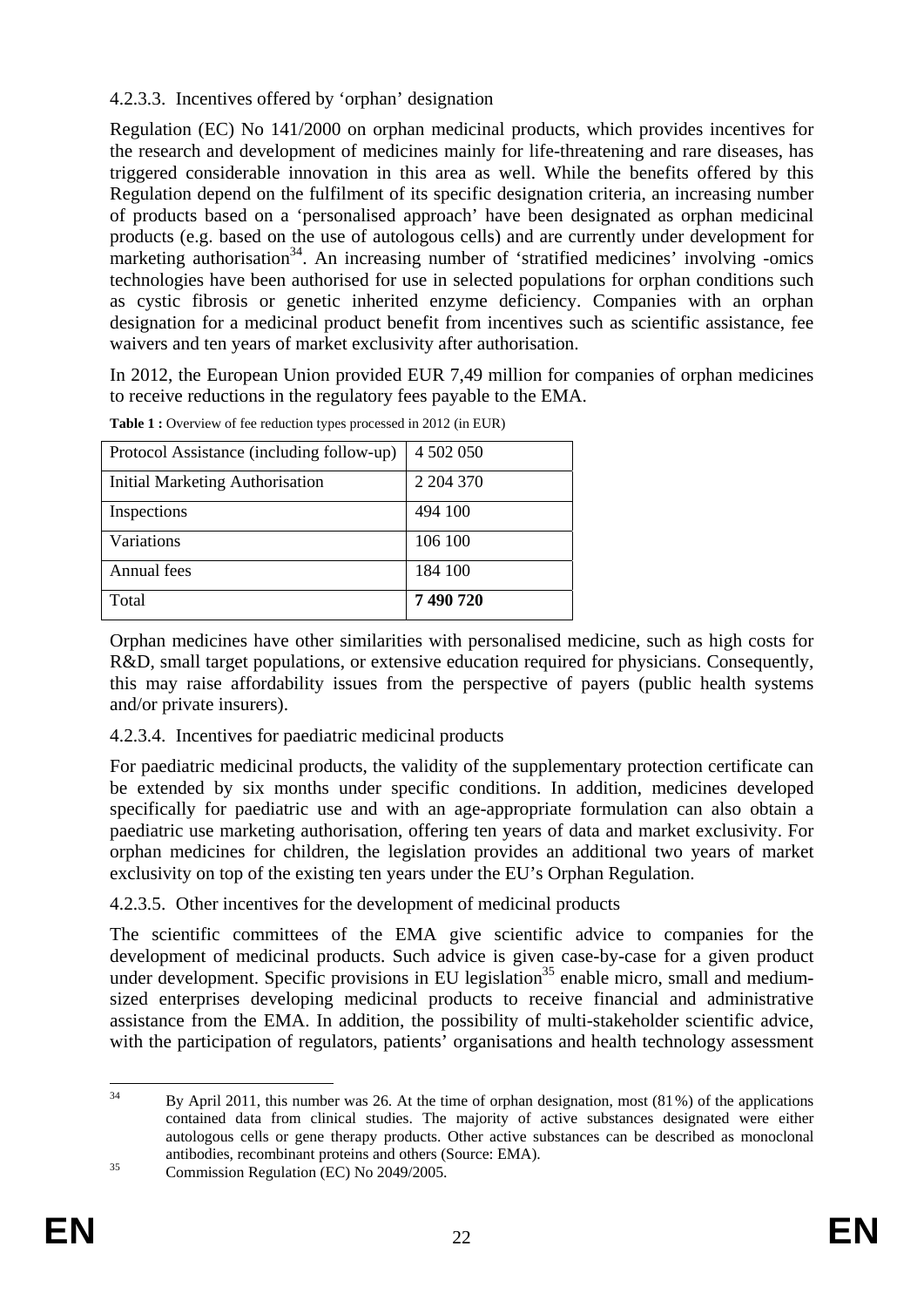experts, has recently been introduced for a number of highly innovative medicinal products in the development phase. Scientific advice has notably be given on products in development with specific questions on genomic biomarkers.

In order to facilitate the development of personalised medicine products, the EMA's Pharmacogenomics Working Party has produced a number of reflection papers and concept papers concerning pharmacogenomics in the development and evaluation of medicinal products<sup>36</sup>. The group provides both valuable input and expertise in developing consistent information and guidelines for '-omics' personalised treatments (including medicines and their companion diagnostics). Another EMA key activity to support personalised medicine is the qualification of biomarkers beyond the procedure of processing individual market authorisation applications or giving scientific advice for the development of individual products<sup>37</sup>. These scientific opinions, finalised after open consultation with the scientific community, are made available to the public and to sponsors (from academia and industry) in order to support and facilitate further innovative medicine development<sup>38</sup>.

At international level, EMA and the US Food and Drug Administration (FDA) have concluded the first joint qualification process for biomarkers by qualifying the use of a number of biomarkers $^{39}$ .

Moreover, to support medicine innovation in the EU, the EMA Task Force on Innovation (ITF) provides a scientific platform bringing together expertise in the areas of quality, safety, efficacy, pharmacovigilance, scientific advice, orphan medicinal products and good-practice compliance to advise companies in particular on *emerging therapies and technologies*<sup>40</sup>.

#### <span id="page-22-0"></span>*4.2.4. Personalised medicines authorised so far*

The European Commission consulted the Member States and EMA on the experience with personalised medicines authorised in the European Union**.** The experience of the EMA includes:

Assessment of products approved under the centralised procedure<sup>41</sup>, for which predictive genomic biomarkers are to be measured before exposure to the treatment — Since 1999, at least 23 personalised medicines with safety or patient selection benefits based on genomic biomarkers have been authorised via the centralised procedure. It should be noted that around 10% of all products authorised via the centralised procedure have genomics biomarkers identified not only for therapeutic indications, but also for contraindications or posology instructions, thus having a major impact on the 'personalisation' of treatment beyond stratification. Submissions for the marketing authorisation of genomically targeted personalised medicines are gradually increasing.

 $36$ http://www.ema.europa.eu/ema/index.jsp?curl=pages/regulation/general/<br>general\_content\_000411.jsp&murl=menus/regulations/regulations.jsp&mid=WC0b01ac058002958e

<sup>37</sup> http://www.ema.europa.eu/docs/en\_GB/document\_library/Regulatory\_and\_procedural\_guideline/

<sup>2009/10/</sup>WC500004201.pdf.<br>
http://www.ema.europa.eu/ema/index.jsp?curl=pages/regulation/document\_listing/ document\_listing\_000319.jsp&mid=WC0b01ac0580022bb0#section2.

<sup>&</sup>lt;sup>39</sup> http://www.ema.europa.eu/ema/index.jsp?curl=pages/special\_topics/general/<br>general\_content\_000349.jsp&mid=WC0b01ac05800baedb.

 $\frac{1}{200}$  http://www.ema.europa.eu/ema/index.jsp?curl=pages/special\_topics/general/

general\_content\_000339.jsp&mid=WC0b01ac05800baed8.<br>Authorisation granted by the European Commission after a scientific assessment conducted by the European Medicines Agency.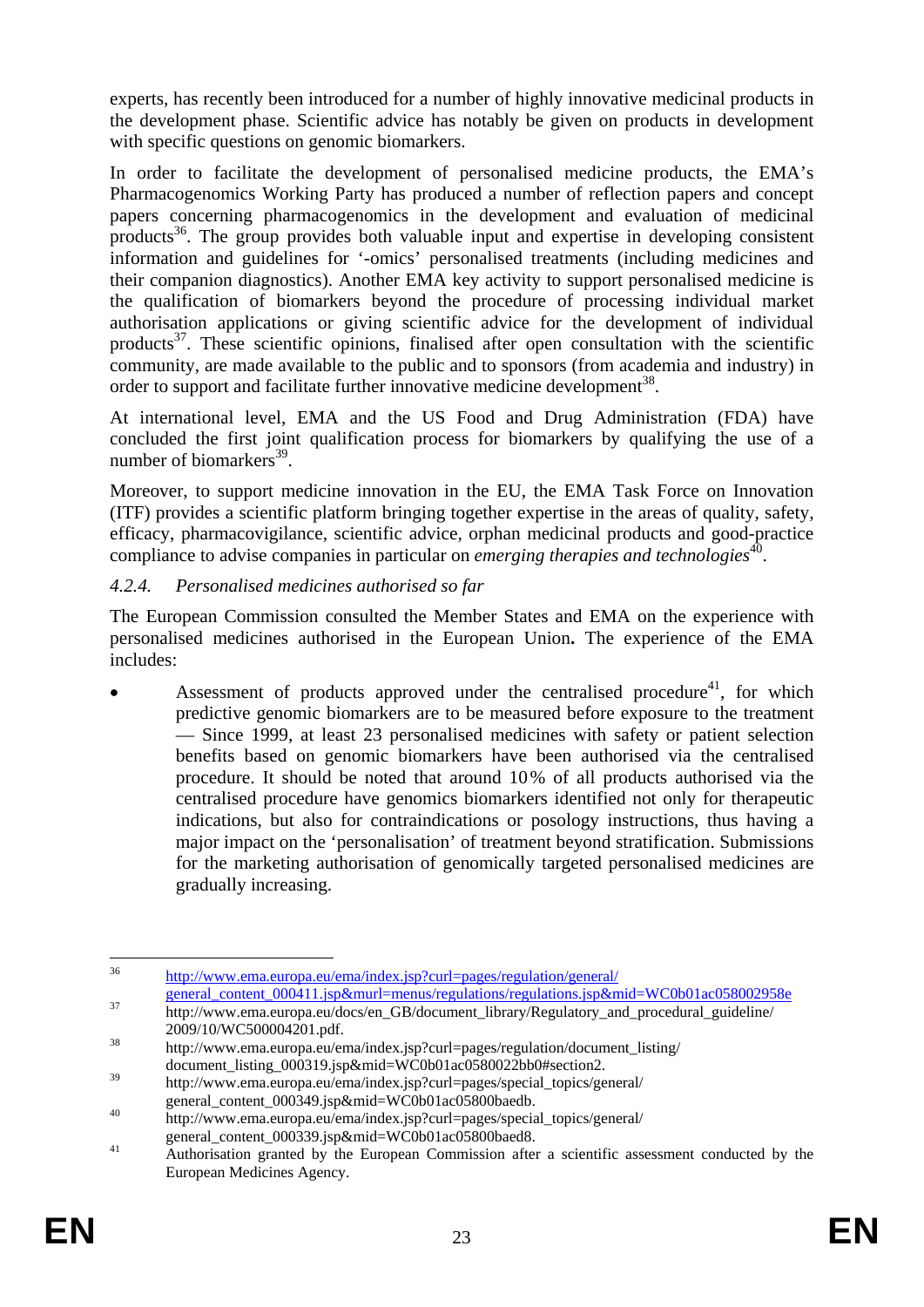• Orphan medicinal products approved by the centralised procedure which follow the personalised medicine approach.

Likewise, some Member States (such as Ireland and Sweden) have authorised medicines at national level or through mutual recognition procedures, where:

- screening is recommended before exposure of patient to the treatment;
- screening is not recommended but information is given in the summary of the product characteristics.

The objective is to ensure the efficacy and safety of the medicines for patients.

#### *Challenges and opportunities:*

- The *revision of the medical device legislation* will explicitely include in the definition of IVD companion diagnostics used for personalised medicine and will strengthen the classification system for diagnostics and consequently the procedures for assessing them.

- A *better consultation process for companion diagnostics* intended to assess patient eligibility for treatment with a specific medicinal product will improve coordination of the regulation relating to pharmaceuticals and diagnostics.

- The *revision of the Clinical Trials Directive* will simplify the conduct of clinical trials across the EU.

- The current *patent reform* will provide cost advantages and reduce administrative burden.

- The reinforced *pharmacovigilance* system on medicinal products will be a new source of information on adverse reactions.

- The current *marketing authorisation procedure* and the existing *incentives* can accommodate and accelerate the placing on the market of medicines based on the personalised medicine approach.

#### <span id="page-23-0"></span>**5. FACTORS AFFECTING THE UPTAKE OF PERSONALISED MEDICINE IN HEALTH CARE**

In a context of public budget deficits and an ageing population, public health budgets in the European Union<sup>42</sup> are under considerable strain. Ever-increasing resources are required to treat diseases such as cancers, chronic or degenerative diseases and diabetes<sup>43</sup>. In contrast with the great expectations for personalised medicine in offering savings for public health budgets through efficiency gains, fears have been expressed that targeted treatment options may put strains on public health care budgets $44$ .

The French Cancer Institute has shown that investing in molecular testing for the use of stratified and targeted medicines can in fact bring significant savings to the public health

 $42$ Under the Treaty on the Functioning of the EU, the competence for the definition of health policies and for the organisation and delivery of health services and medical care lies with the Member States. In this context, Member States are also competent for decisions on pricing and reimbursement of medicinal

products. 43 EFPIA Disease burden in Europe (2009): each year over 2 million deaths in the EU are caused by cardiovascular disease and 1.4 million by cancer. 80 million people in Europe have some form of allergic disease and the number is increasing. Some 23 million people in Europe are diagnosed as having depression at any one time. Diabetes affects 246 million people worldwide and the number is expected to grow. Alzheimer's disease affects about 26 million people worldwide and the number is also expected to grow. Commission Staff Working Document-Mid-term evaluation of the Health Programme 2008-2013 (COM(2012)83) 44 Communication COM(2008) 666 final.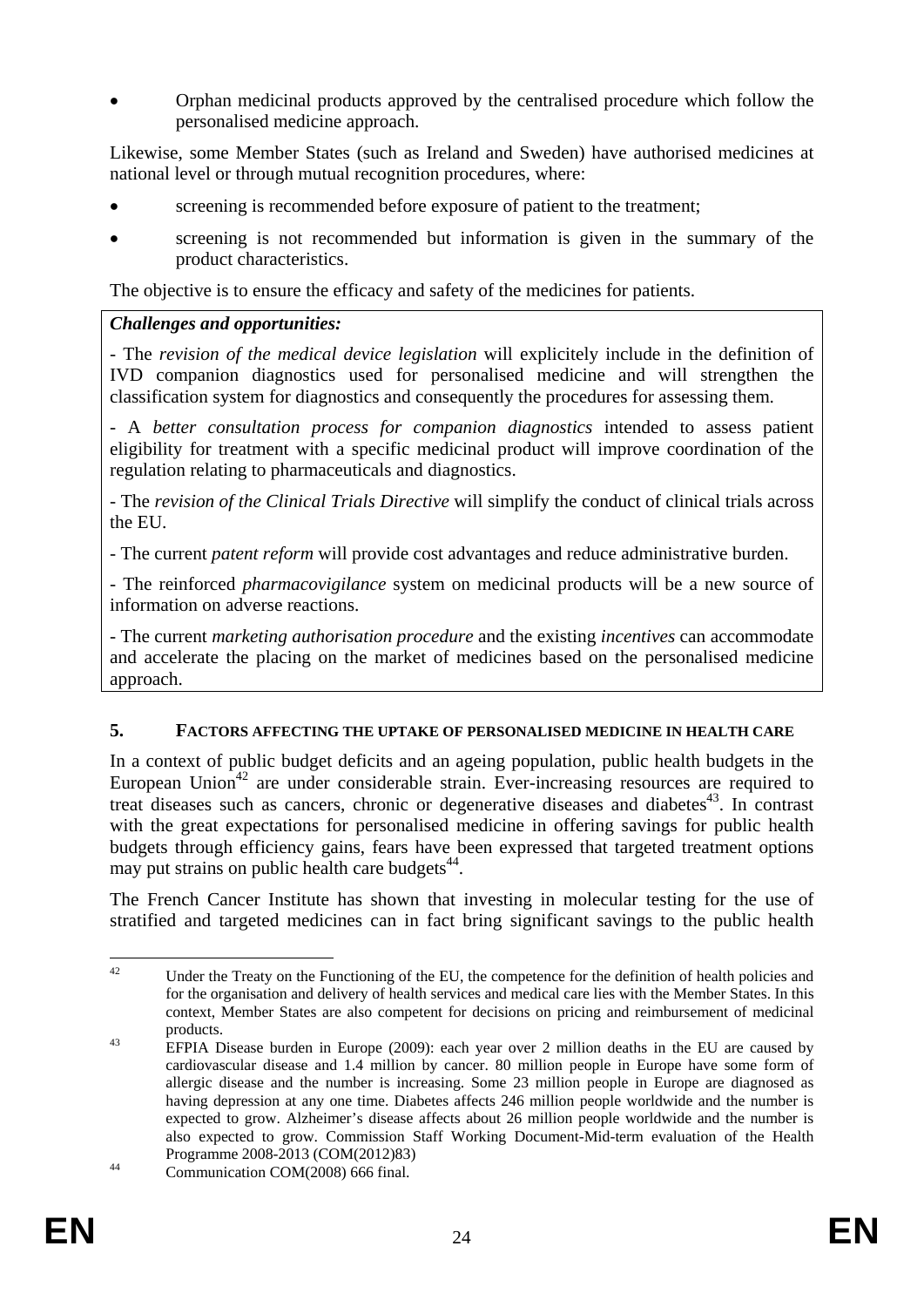sector, as the cost of testing is offset by the reduction in non-effective or inappropriate prescribing. However, there are not enough examples that personalised medicinal products are not only effective but also cost-effective. The experience from orphan medicinal products, i.e. products for small patient populations, shows that these products are often expensive. In the case of personalised medicine, the cost of diagnostic tests adds to the cost of the medicinal product.

A specific characteristic of personalised medicinal products is that, in addition to the need for prescribers of such medicines to have pharmacogenomic knowledge (requiring education and training), they also need to have adequate IT tools and systems at their disposal. Doctors will need to be trained in a number of disciplines in order to understand and to be able to use all the sophisticated tools that will be at their disposal for personalised medicine. And once trained, they should have access to diagnostic and treatment facilities to administer this care in line with the EU principle of health equality and universal access to medicine. This is a further challenge for national health systems.

The effective uptake of personalised medicine approaches in a Member State will depend on acceptance of the medicinal products and the diagnostic tests by the payers, the public health care system and private health insurance. Both medicinal products and diagnostic tests, even if already authorised to be placed on the market, may thus be subject to rigorous evaluations of their cost and clinical effectiveness in comparison with other therapies available to treat the same disease.

The development of personalised medicine will have some impact, not yet assessed, on the pharmaceutical industry (R&D pipeline prioritisation, pricing policies), healthcare professionals (training needs, skills profiles, etc.), patients (affordability and equity issues), and health systems (affordability issues, infrastructure needs, etc.). Availability of prognostic testing may further increase the challenges in designing the appropriate funding models for health systems.

## <span id="page-24-0"></span>**5.1. Health Technology Assessment**

Evaluations of impact are already to some extent carried out under a health technology assessment (HTA). The use of HTA has increased in European countries over the last decades, as it has proved to be a useful tool for providing a transparent, non-biased basis for decisions on the uptake of new medicines, medical devices, surgical procedures and other health interventions.

The work of HTA agencies can be different in volume and scope depending on their mandate in the individual Member State. The following table summarises the "Applied criteria for HTA in selected European countries" (Sorenson et al, 2008).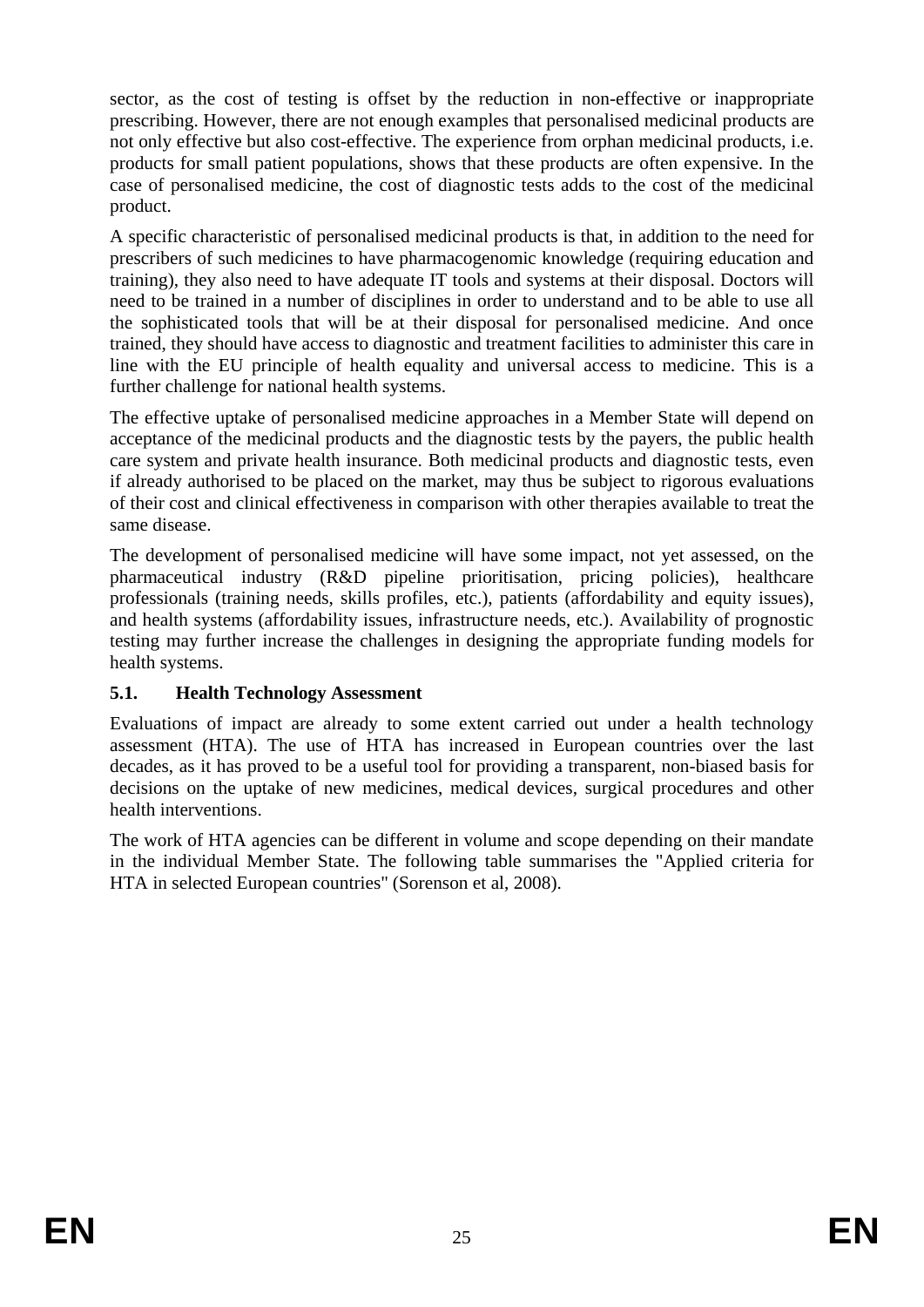| <b>Criteria</b>                             | <b>AT</b> | <b>BE</b> | CH           | <b>DE</b> | FI       | <b>FR</b>    | <b>NL</b>    | <b>NO</b>    | <b>SE</b> | <b>UK</b> |
|---------------------------------------------|-----------|-----------|--------------|-----------|----------|--------------|--------------|--------------|-----------|-----------|
| Therapeutic benefit                         | $\times$  | X         | $\mathsf{X}$ | $\times$  | $\times$ | $\times$     | $\times$     | $\mathsf{X}$ | X         | $\times$  |
| <b>Patient benefit</b>                      | X         | $\times$  | $\times$     | X         | $\times$ | $\times$     | $\times$     | X            | X         | $\times$  |
| Cost-effectiveness                          | X         | X         |              |           | X        |              | $\mathsf{X}$ | $\mathsf{X}$ | X         | $\times$  |
| <b>Budget impact</b>                        |           | X         |              |           | X        | $\mathsf{X}$ | $\times$     | $\times$     |           | X         |
| Innovative characteristics                  | $\times$  |           |              |           |          | X            | $\times$     |              |           | X         |
| Availability of therapeutic<br>alternatives | X         | $\times$  |              |           |          |              | X            |              | X         | $\times$  |
| <b>Equity considerations</b>                |           | X         |              |           |          | $\sf X$      |              | $\times$     | $\sf X$   | $\times$  |
| Public health impact                        |           |           |              |           |          | $\times$     |              |              |           |           |
| R&D                                         |           |           |              |           | X        |              |              |              |           |           |

As illustrated in the table, all agencies consider first the clinical domains such as the therapeutic benefit and the patient benefit (including quality of life).

HTA assesses aspects such as cost-effectiveness and budget impact as well as patient outcome, safety, organisational, legal, ethical and societal aspects. It can include an evaluation of the therapeutic benefits and economic impacts of the product for patients and society as a whole. As regards personalised medicine, the cost of patient screening/diagnosis is weighed against the savings made by avoiding unnecessary and inadequate use of 'one-size-fits-all' medicinal products and the additional time and expense treating adverse reactions<sup>45</sup>.

A successful HTA evaluation of personalised medicine requires the HTA methods to take into account the specificities of the technologies involved and to adopt a long-term and societal view of the benefits of such medicine. A recent study of a model for evaluating the economic impact of personalised medicine for breast cancer patients, based on real data from hospitals in Belgium and the UK, indicates potential savings. This study showed a 37% reduction in total patient costs for health care without affecting the average QALY (quality adjusted life years)<sup>46</sup>. However, this saving is only achievable with upfront investment in diagnostic techniques and electronic health records, which was not included in the cost analysis.

Evidence from European HTA agencies illustrate that so far very few medicinal products based on this approach have emerged. The issue has been raised particularly with regard to so-called companion diagnostics, which can be - and have been - included in technology appraisals for new medicinal products.

For example, the National Institute for Health and Clinical Excellence (NICE) in the UK has published 134 appraisals of health technologies since 2006. Of these, 47 concern diagnostic tests, but only five involve companion diagnostics. The majority of diagnostic tests appraised concern disease severity assessment, followed by imaging tests, protein expression and a few genetic tests. The five companion diagnostics all relate to the treatment of cancer.

#### <span id="page-25-0"></span>**5.2. Methodological issues in HTA**

Although the examples so far are few, the HTA agencies already see some important methodological challenges in assessing companion diagnostics type health care product.

 $45$ See, for example, Impact of pharmacogenomics on health care and health economics, International Journal of Pharmaceutical Medicine 15, 95-100 (2001).<br>
http://www.healthpolicyandtechnology.org/article/S2211-8837(12)00044-5/abstract.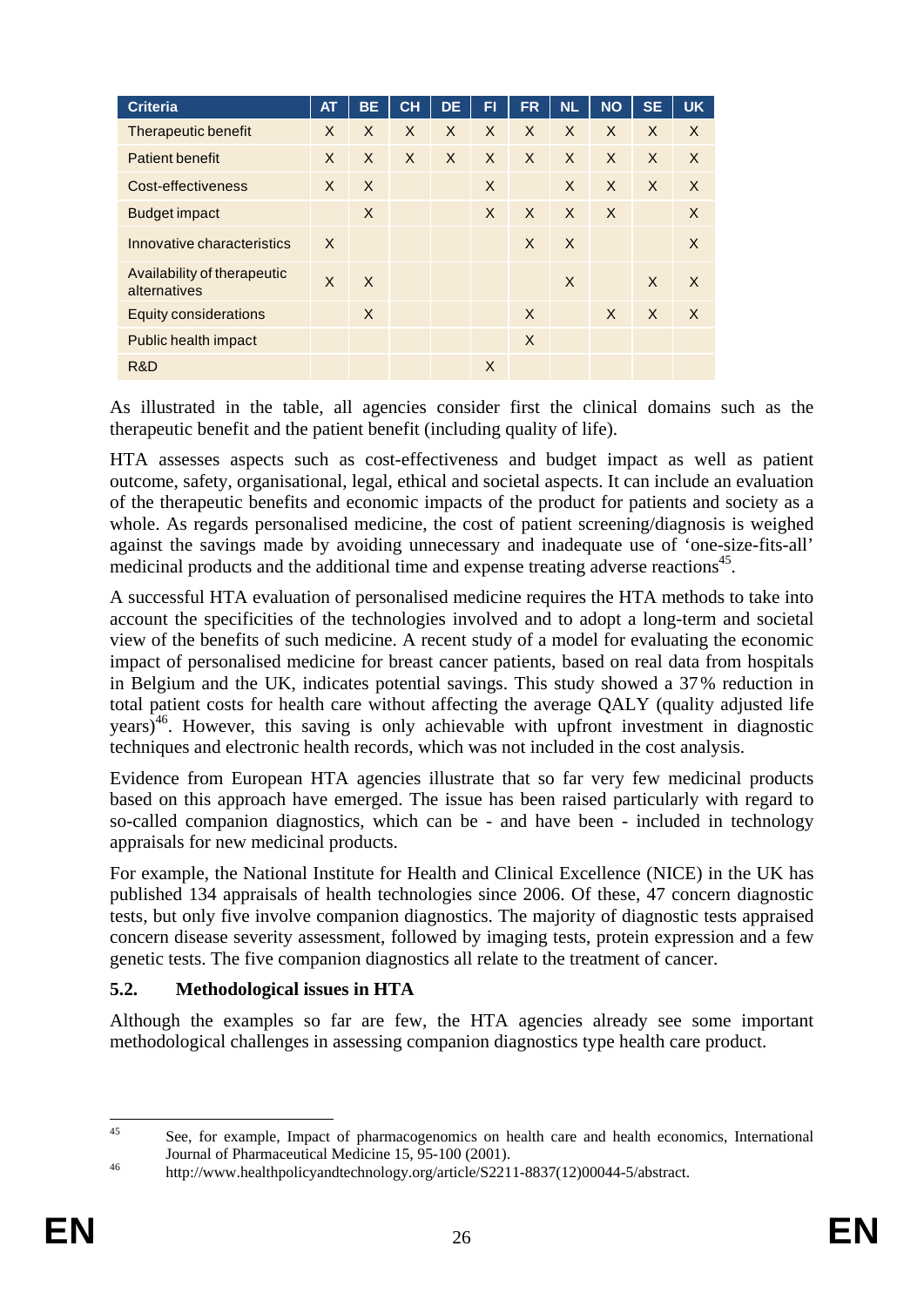For example, there is so far no established 'HTA gold standard' for assessing diagnostic tools. Without this, both industry and HTA agencies struggle to sufficiently demonstrate the accuracy of the tests and thereby their effectiveness.

The use of *post hoc subgroups* as a basis for identifying the relevant marker for the diagnostic test is also a challenge.

In HTA, the *relative effectiveness* of a given treatment (compared to other treatments) is an important element. However, relevant comparator data may not be generated in the same clinical trial, and will thus usually not be available for the specific target population in question. Moreover,the availability of the test may be an issue.

Another issue is whether the test in question is the most accurate to identify the marker. This has major consequences for assessing the effectiveness of the medicinal product associated with the diagnostic tool. A sub-optimal test may lead to incorrect estimation of the effectiveness of the medicine, which in turn may give rise to a wrong recommendation on use. Therefore, every time a better diagnostic tool is developed, the effectiveness of the associated medicinal product should in principle be re-assessed.

Because personalised medicines represent often 'break-through' treatment, competent authority requires further input from clinical experts or better/more information in industry dossiers in order to ensure better knowledge.

Finally, the number of people responding to the marker has direct implications for the costeffectiveness of treatment. If a small number of patients respond positively to the marker for example 5%, it means that the cost of using the test on 100 persons should be divided between the five patients who receive treatment. The costs of the diagnostic are important. If more people respond to the marker for example 50%, the total screening costs could be split between ten times more patients, making the use of the diagnostic tool much more costeffective.In the later case, there are more people to treat and the costs of the diagnostics will be neglictible.

#### <span id="page-26-0"></span>**5.3. EU cooperation in HTA**

So far, the role and use of health technology assessments have varied considerably between the EU Member States. Through joint actions, the Commission supports cooperation between national bodies responsible for HTA (from EU Member States, EEA and accession countries). The Joint Action EUnetHTA<sup>47</sup>, which also includes regional organisations and stakeholders' representatives, aims to facilitate the exchange of information and to develop and test common methodological approaches to HTA.

To build on the results of EUnetHTA and strengthen further the cooperation between national HTA bodies, the Commission has established a permanent, voluntary HTA network at European level, in accordance with Article 15 of Directive 2011/24/EU on the application of patient rights in cross-border health care<sup>48</sup>. EUnetHTA is a network of government-appointed organisations (from EU Member States, EEA and accession countries) and a large number of relevant regional agencies and not-for-profit organisations. The network is expected to produce joint assessments of health technologies which can be reused at national level and can ultimately create synergies and avoid duplication of efforts among bodies responsible for HTA throughout Europe. It should be noted that currently EU cooperation in HTA focuses on clinical issues, as economic, organisational, legal and ethical considerations are more addressed at national/regional level.

<sup>47</sup> 

<sup>&</sup>lt;sup>47</sup> EUnetHTA joint action: www.Eunethta.eu.<br><sup>48</sup> Directive 2011/24/EU [of the European Parli](http://www.eunethta.eu/)ament and of the Council on the application of patient rights in cross-border health care, OJ L 88, 4.4.2011*.*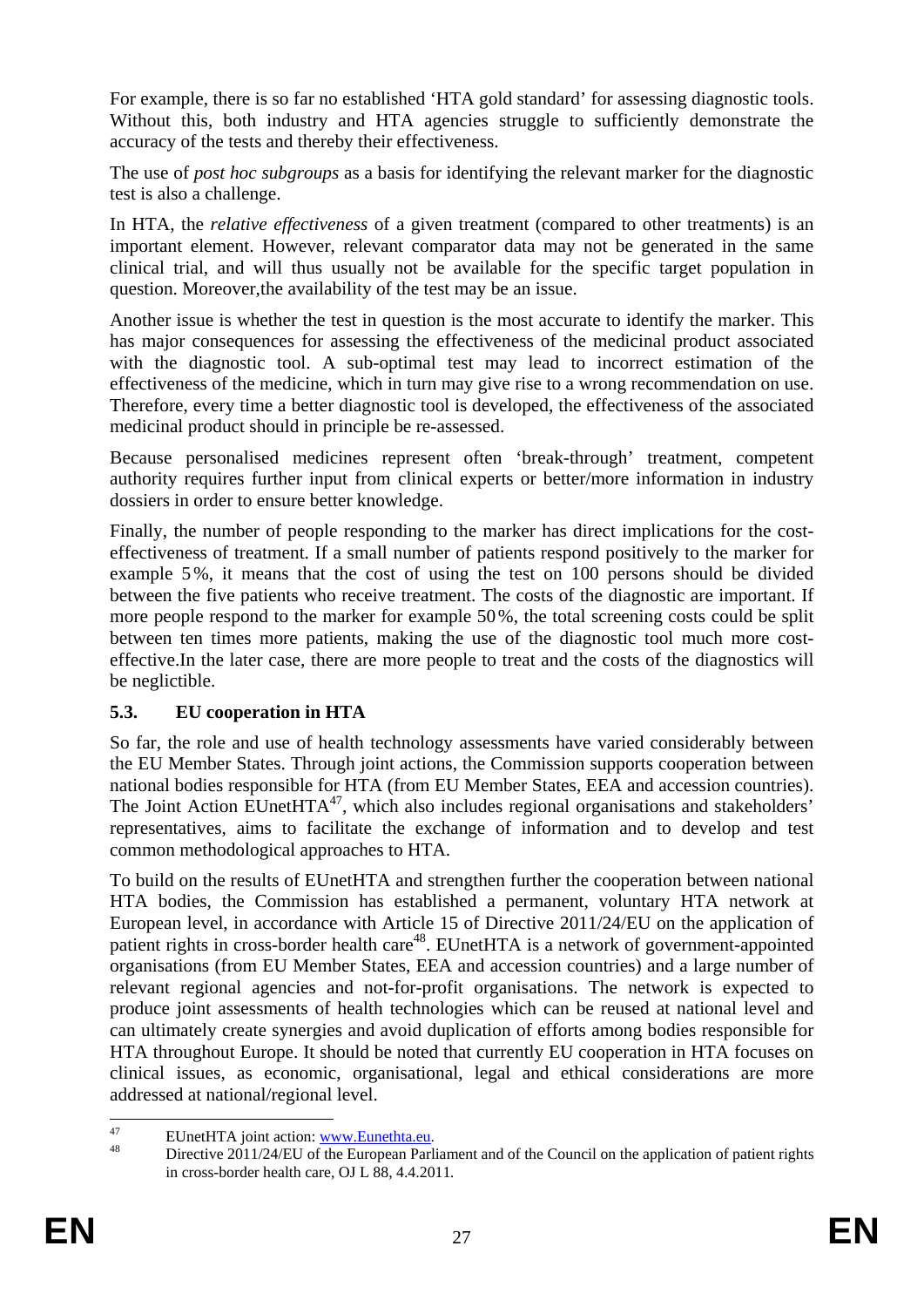#### <span id="page-27-0"></span>**5.4. Pricing and reimbursement**

The pricing and reimbursement systems in the Member States also play a role in the effective uptake of personalised medicine. These systems vary from Member State to Member State but across the board a trend is observed towards an increased uptake of so-called "managed entry" agreements whereby continued reimbursement is made conditional upon proven real-life effectiveness. Certain of schemes entail treatment cessation in treatment non-responder patients. Enhanced data collection in the frame of such schemes may further advance the evidence base underpinning personalised medicine. In addition, many Member States apply different procedures to determine, on the one hand, the price and reimbursement status of medicinal products, and, on the other hand, the inclusion of medical devices and in-vitro diagnostic tests in the health insurance system. Economic evaluation helps to assess the "value for money" of an intervention (i.e. the acceptability). In certain cases, budget impact analyses can also be requested to assess the affordability (predicated financial impact of introducing an intervention compared to the current situation).

The Belgian Health care Knowledge Centre published guidelines for economic evaluations and budget impact analysis to introduce methods to process reimbursement application for pharmaceuticals or devices $49$ .

|                             | Reference case methods for economic evaluations                                                                                                                             |
|-----------------------------|-----------------------------------------------------------------------------------------------------------------------------------------------------------------------------|
| <b>Literature review</b>    | Systematic review of up-to-date clinical and economic literature following                                                                                                  |
|                             | methodological standards: reproducible search strategy, transparent selection criteria,<br>critical appraisal.                                                              |
| Perspective of the          | Costs: Health care payers (federal government $+$ communities $+$ patients).                                                                                                |
| evaluation                  | Outcomes: Society. For health-related quality of life, health states should be described                                                                                    |
|                             | by patients on a generic instrument. Health state valuations for these states should                                                                                        |
|                             | come from the general public.                                                                                                                                               |
| <b>Target population</b>    | Consistent with the clinical file. Relevant subgroups need to be defined. Post-hoc                                                                                          |
|                             | subgroup analyses only in case of statistical proof of difference in costs or baseline risk                                                                                 |
|                             | between the post-hoc subgroups.                                                                                                                                             |
| Comparator                  | Economic relevant comparisons are performed on the efficiency frontier.                                                                                                     |
| Analytic technique          | Cost-effectiveness analysis (CEA) or cost-utility analysis (CUA), choice should be                                                                                          |
|                             | justified.                                                                                                                                                                  |
| <b>Study design</b>         | Economic evaluation based as much as possible on data from head-to-head                                                                                                     |
|                             | comparisons between the study product and the comparator.                                                                                                                   |
| <b>Calculation of costs</b> | Health care costs paid out of the health care budget, by the federal government, the                                                                                        |
|                             | communities and the patients.                                                                                                                                               |
| <b>Valuation of</b>         | Final endpoints.                                                                                                                                                            |
| outcomes                    | Cost-effectiveness analyses: life years gained for interventions with an impact on                                                                                          |
|                             | mortality.                                                                                                                                                                  |
|                             | Cost-utility analyses: QALYs, with quality-of-life weights based on empirical data<br>obtained with a generic quality-of-life instrument such as the EQ-5D for which public |
|                             | preference values exist.                                                                                                                                                    |
| <b>Time horizon</b>         | The appropriate time horizon for the economic evaluation depends on the duration of                                                                                         |
|                             | the impact of the study intervention on relevant outcomes as compared to the                                                                                                |
|                             | comparator intervention.                                                                                                                                                    |
| <b>Modelling</b>            | Based as much as possible on data from clinical studies comparing the study                                                                                                 |
|                             | medication and the comparator, data from validated databases and/or data from                                                                                               |
|                             | literature. Model inputs and outputs consistent with existing data. Face validity                                                                                           |
|                             | checked.                                                                                                                                                                    |
|                             | Clear presentation of structural hypotheses, assumptions and sources of information.                                                                                        |
| <b>Handling uncertainty</b> | Probabilistic sensitivity analyses for parameter uncertainty.                                                                                                               |
|                             | Scenario analyses for analyses of methodological and structural uncertainty.                                                                                                |

**Reference case methods for economic evaluations** 

 $\overline{AQ}$ https://kce.fgov.be/sites/default/files/page\_documents/KCE\_183C \_economic\_evaluations\_second\_edition\_0.pdf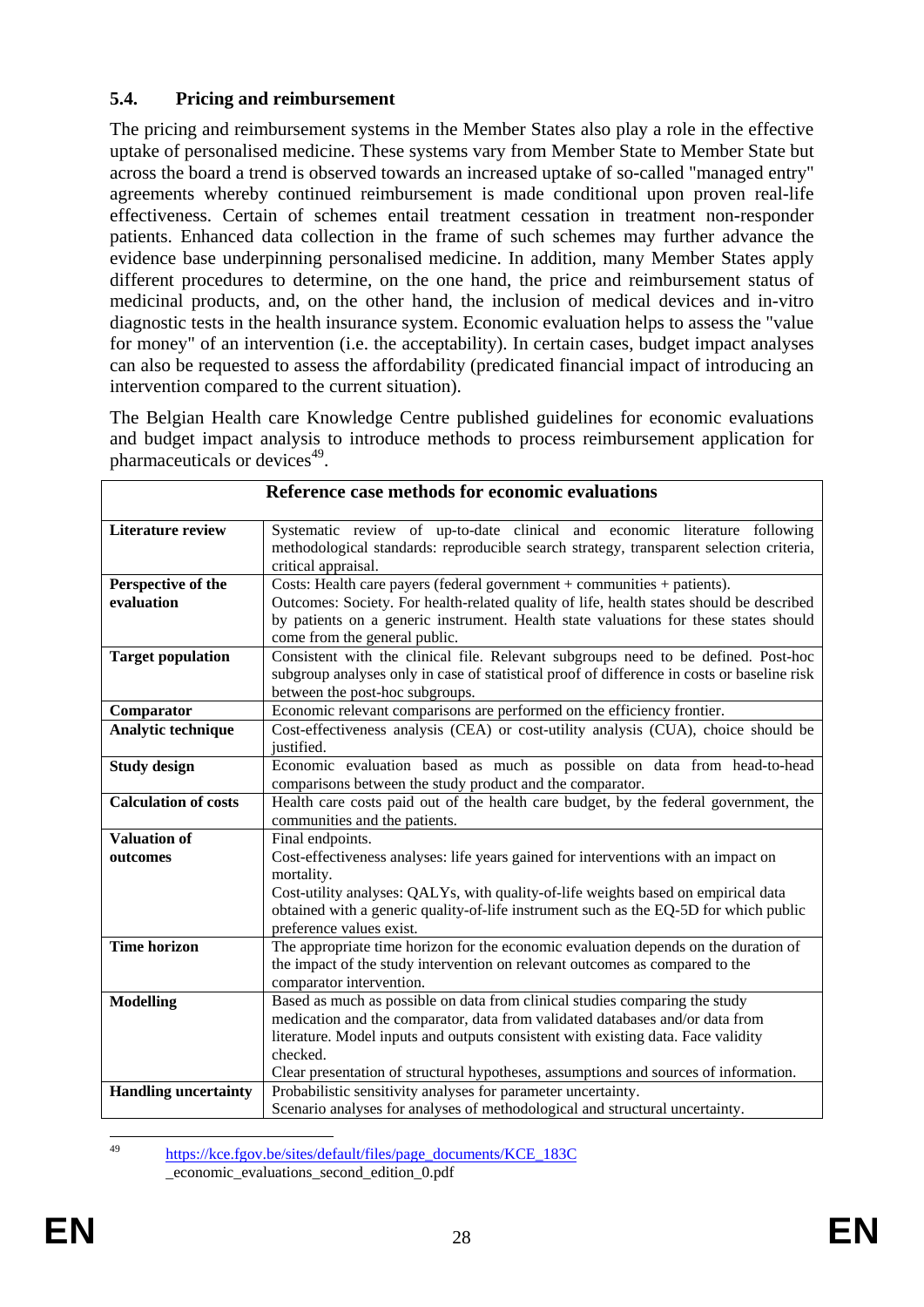|               | Presentation of uncertainty around the incremental costs (IC), incremental effects (IE)<br>and ICERs by means of confidence or credibility intervals.<br>Results shown on the cost-effectiveness plane and cost-effectiveness acceptability |
|---------------|---------------------------------------------------------------------------------------------------------------------------------------------------------------------------------------------------------------------------------------------|
|               |                                                                                                                                                                                                                                             |
|               | curve.                                                                                                                                                                                                                                      |
| Discount rate | 3% on costs and 1.5% on outcomes.                                                                                                                                                                                                           |

As regards the costs, most authorities expect to receive information on direct health costs e.g. health services, medications, hospitalisation, etc. However, it is often recommended in the literature to use the societal viewpoint for the economic analysis, i.e. costs and outcomes for society as a whole should be valued. This would include costs borne outside the health care sector, such as productivity losses and travel expenses and *stricto sensu* also outcomes for patients' family.

Moreover, as regards genetic testing, reimbursement is not necessarily based on added value. Public laboratories might receive a standard budget for each sample examined, independent of the type of sample, the test or the work required to investigate it. According to a report from the OECD this practice may discourage low-volume, technically complex and expensive testing procedures and may drive the centralisation of testing services<sup>50</sup>. Some stakeholders request increased coordination by national authorities responsible for pricing and reimbursement of medicinal products and medical devices or even the streamlining of national pricing and reimbursement procedures to enable personalised medicine technologies to reap their full potential<sup>51</sup>.

#### *Challenges and opportunities:*

- Challenges include adapting Health Technology Assessment methods to the needs of personalised medicine and developing and maintaining cross border sharing of expertise among HTA bodies.

- The benefits of personalised medicines are expected to offset their costs by efficiency gains. Rigorous evaluation offers the possibility to demonstrate the effectiveness of medical products and medical devices in comparison with other therapies. Successful uptake requires a *robust Health Technology Assessment*.

- The forthcoming establishment of a *permanent, HTA network at European level* will allow work models to be established for joint assessments of new health technologies. The information generated can be reused at national level, thereby reducing duplication of work between Member States.

- Challenges also include the fact that there are variable policies in EU as regards pricing and reimbursement $52$ .

#### <span id="page-28-0"></span>**6. CONCLUSION**

The development of personalised medicine through the use of -omics technologies offers new opportunities for the treatment of patients in the European Union. Through this approach, health care providers may be able to offer better targeted treatment, avoid medical errors and reduce adverse reactions to medicinal products.

 $50$  $^{50}$  Pharmacogenetics, Opportunities and challenges for health innovation, OECD 2009, p. 109.

 $\frac{51}{52}$  Europabio.

<sup>52</sup> Priority Medicines for Europe and the World 2013 Update http://ec.europa.eu/enterprise/sectors/healthcare/files/docs/prioritymedicines\_report\_en.pdf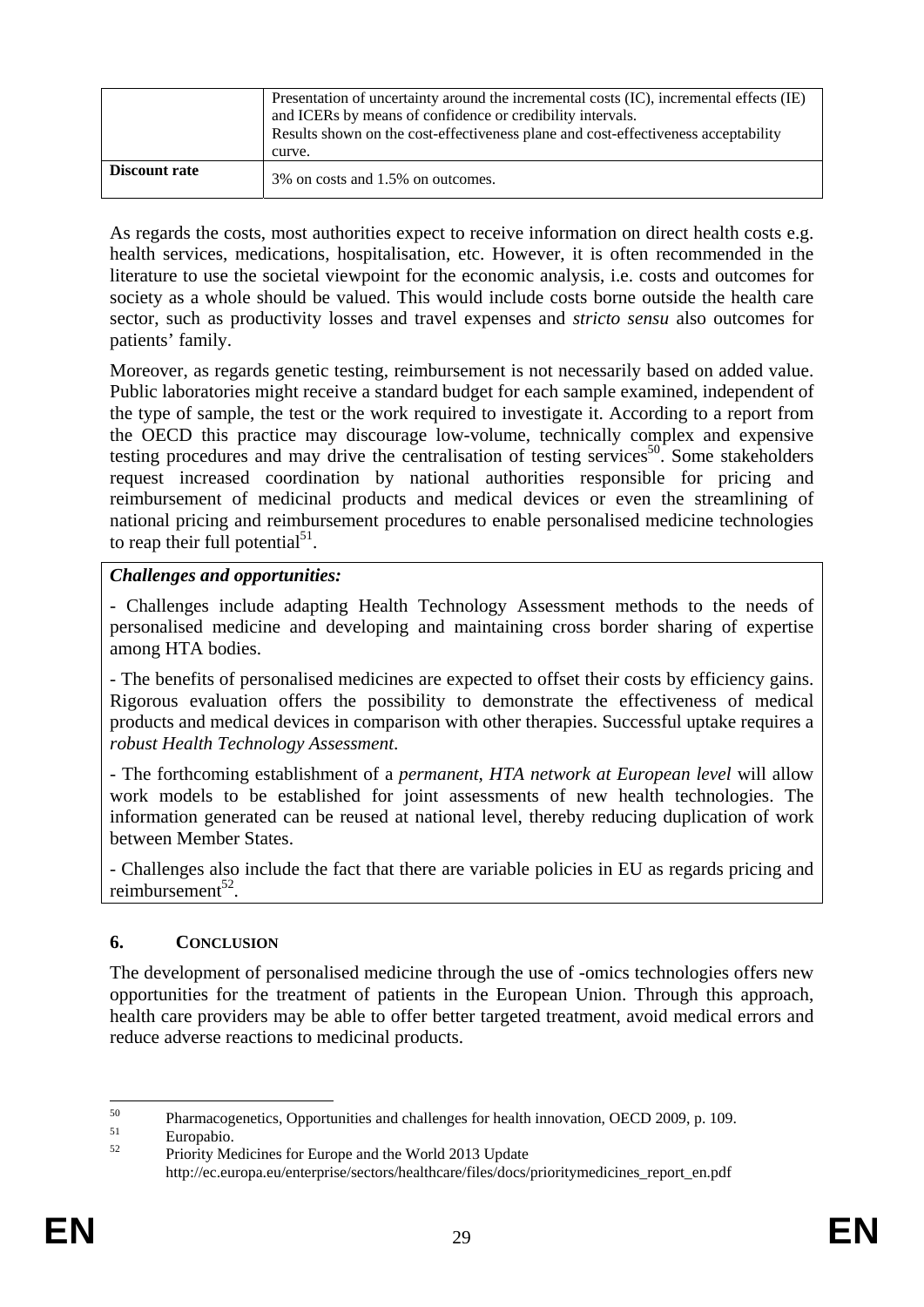The current regulatory framework for pharmaceuticals offers a number of tools and procedures to ensure that medicines placed on the market have a high quality, safety and efficacy. These tools and procedures have been shown to work well for innovative products and orphan medicines, including therapies relevant to personalised medicine. The pharmaceutical legislation is flexible enough to address current needs and to authorise personalised medicines in a timely manner. The overall regulatory framework allows supporting the field with appropriate scientific guidelines and expert dialogue.

The new framework programme for research, Horizon 2020, and the ongoing revisions of important pieces of legislation address certain challenges identified in the development of these therapies, from basic research up to their placing on the market. The revision of the medical devices legislation will strengthen the oversight of *in vitro* diagnostics and introduce a better consultation process for companion diagnostics to assess patient eligibility for treatment with a specific medicinal product. The revision of the Clinical Trials Directive is expected to simplify the conduct of clinical trials and consequently facilitate the authorisation of research in therapies using personalised medicine. Moreover, a Health Technology Assessment taking into account the new technologies would provide a methodology for addressing the uptake of personalised medicine.

Personalised medicine is not a revolution but an evolution. Advances in science are expected in such a fast moving field. The European Commission will continue to monitor the developments of personalised medicine in the coming years and maintain a fruitful dialogue with stakeholders.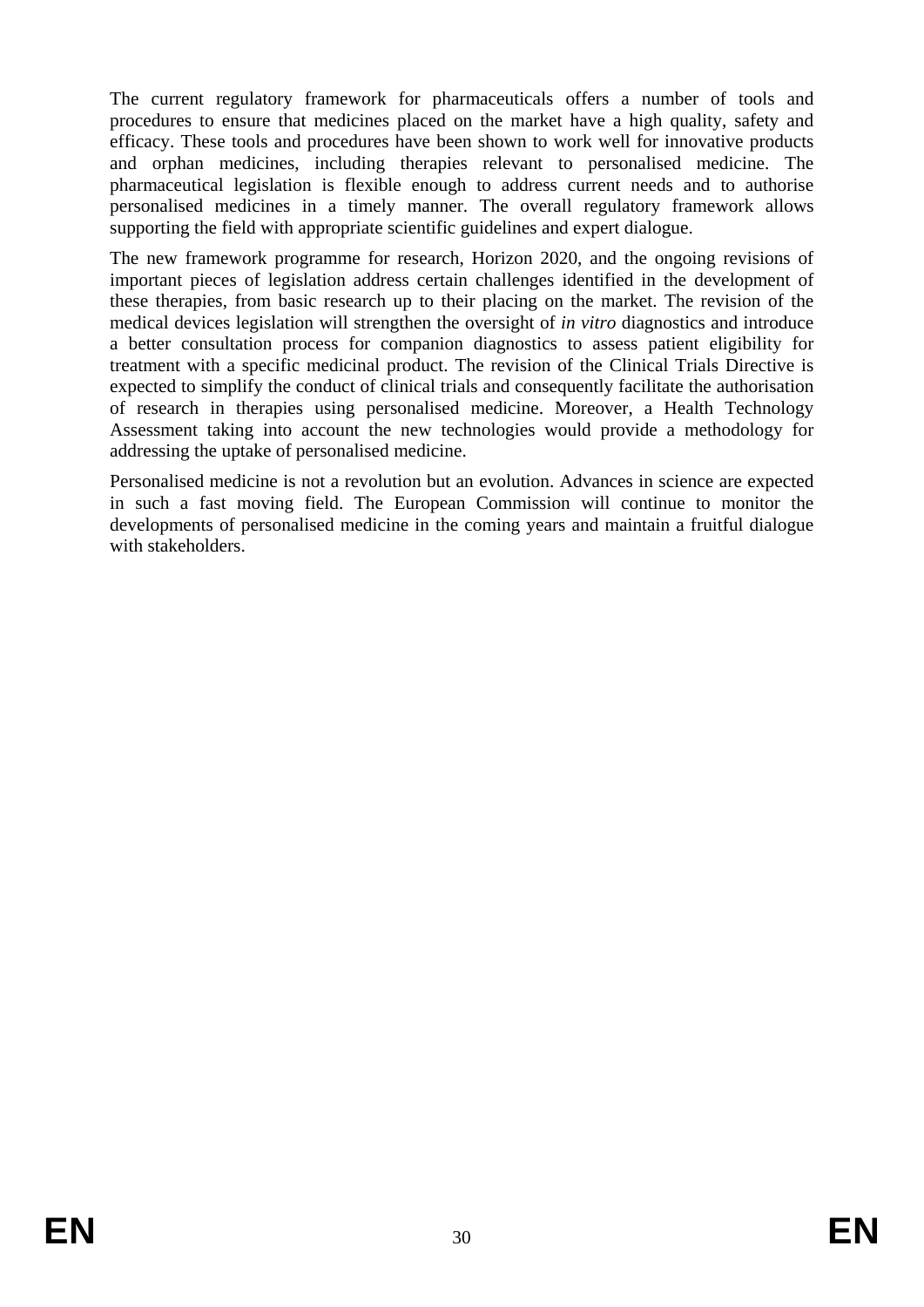#### <span id="page-30-0"></span>**APPENDIX -**

#### **RESEARCH CHALLENGES IN THE DEVELOPMENT OF PERSONALISED MEDICINE APPROACHES (IDENTIFIED IN THE CONFERENCE "EUROPEAN PERSPECTIVES IN PERSONALISED MEDICINE" IN MAY 2011 PRESENTED BY CONFERENCE SESSION)**

The full report is available on[: http://ec.europa.eu/research/health/policy-issues-personalised](http://ec.europa.eu/research/health/policy-issues-personalised-medicine_en.html)[medicine\\_en.html](http://ec.europa.eu/research/health/policy-issues-personalised-medicine_en.html)

#### **Session 1: R&D – the basics**

- 1. Make greater use of genome-wide-association studies and other 'omics' technologies to improve the understanding of molecular disease mechanisms, and by consequence the search for new drug targets.
- 2. Develop new animal models to test potential treatments for single-gene diseases.
- 3. Develop new treatments for single-gene diseases.
- 4. Explore drug targets identified through epigenomics.
- 5. Maintain Europe's lead in the field of proteomics.
- 6. Develop new methods for validating biomarkers.
- 7. Support the commercialisation of new imaging technologies. Develop new imaging standards.
- 8. Make optimal use of mathematics, computer modelling and simulation to translate information from '-omics' research into clinically relevant products and technologies.
- 9. Nurture multidisciplinary research bringing together clinicians and -omics specialists.
- 10. Support and develop standardised data collection and biobanking for disease cohorts.

#### **Session 2: Biomarkers in personalised medicine**

- 1. There is a need for high throughput screening platforms to identify biomarkers more quickly and cost-effectively; there is also a need for new validation techniques for candidate biomarkers.
- 2. Tools and methods need to be developed for the functional analysis of cells.
- 3. There is a need to standardise how specimens are collected within clinical trials, or for routine purposes and how data-sets are analysed.
- 4. European guidelines are needed for biomarker qualification and clinical validation.
- 5. Take advantage of new imaging technologies to understand biological mechanisms, including toxicity, at the molecular, whole organ, and whole body level.
- 6. Standard Operating Procedures (SOPs) are needed for tissue collection and analytical procedures.
- 7. A Europe-wide biobanking network is needed.
- 8. The issue of medicine-diagnostic co-development should be looked at.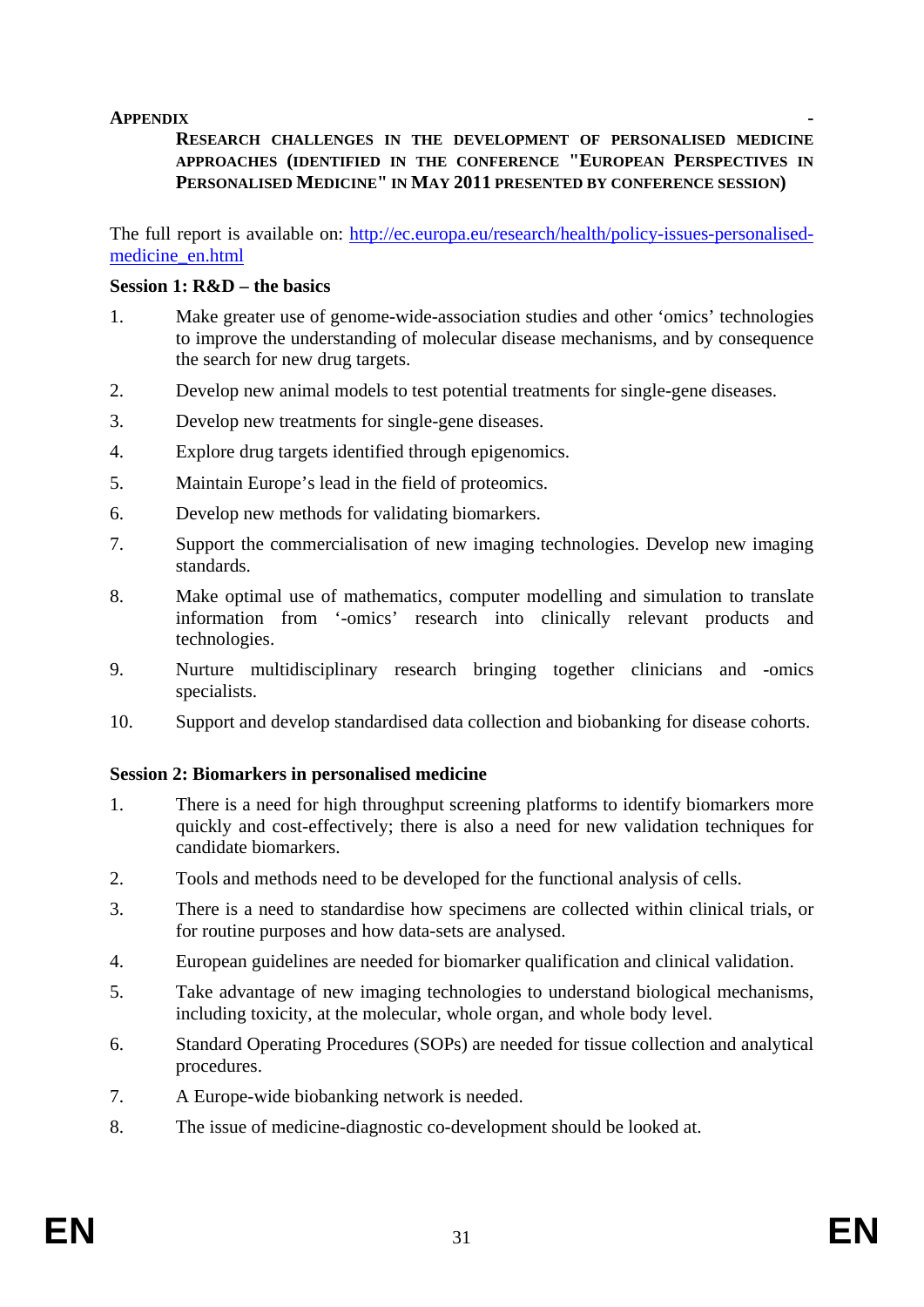9. Ethically compliant electronic patient records should be developed to inform biomarker research.

#### **Session 3: The tests in humans – clinical aspects and clinical research**

- 1. Develop Europe-wide biobanking.
- 2. Develop new trial methodologies including adaptive clinical trial design.
- 3. Promote the development and use of electronic patient records; use these electronic records to inform biomarker research.
- 4. Provide biomarker studies of generic medicines.
- 5. Consider the use of all types of biomarkers, not just molecular ones (also functional, imaging, etc.).
- 6. Many approaches (multi-modality) and not just medicines are needed in achieving personalised healthcare.
- 7. Standardise insurance requirements for clinical trials in Europe.

#### **Session 4: Towards the market and patients – approval process**

- 1. European clinical testing laboratories (both industry and hospital based) require clear regulatory standards and a stable reimbursement environment. Guidance is needed on which clinical endpoints are considered to deliver patient and societal value; guidance is also needed on innovative clinical trial designs and for the use of retrospectively generated data sets.
- 2. More investment is required in translational medicine, especially in applied molecular profiling and imaging technologies.
- 3. A uniform quality framework and delivery infrastructure that maximises patient access is needed for companion diagnostic testing in Europe.
- 4. More unified and coordinated accreditation procedures should be established for European clinical testing laboratories.
- 5. There should be a more focused and coordinated effort to use patient registries, patient biological samples, and patient outcome data in a targeted personalised medicine development programme with results published in a timely manner.

#### **Session 5: Uptake in healthcare – post-approval process**

- 1. Research should be undertaken to better measure patient outcomes in the context of personalised medicines.
- 2. Discussions between medicine regulators, health technology bodies and industry about measuring efficacy/effectiveness should continue.
- 3. The regulation of the components of personalised medicine (e.g., medicines and diagnostics) should be coordinated. A central role for the EMA was mentioned as a possible solution.
- 4. Research into viable business models to help support the introduction of personalised medicine and related technologies should be initiated.